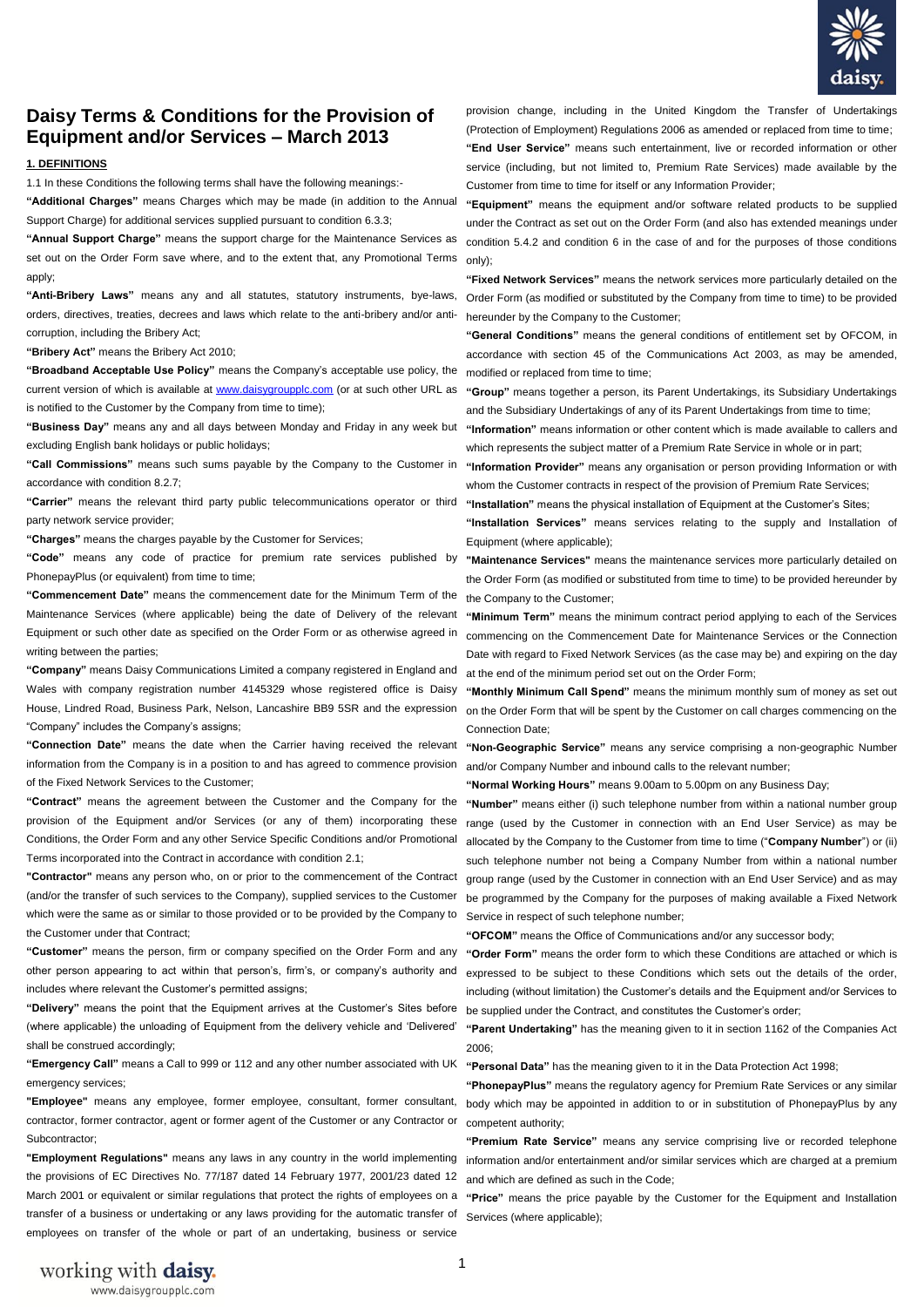

"Promotional Terms" means any additional terms which are to apply in relation to the In the event of a conflict between these Conditions, any Service Specific Conditions and goods and/or services, at the time the relevant Order Form was submitted;

subject, in each case, for the time being;

limitation, the Installation Services, the Fixed Network Services and the Maintenance drawings, specifications of weight, capacity or dimensions and particulars of shade shall Services (as applicable);

Policy;

**"Site"** means a place of business at which the Services and/or Equipment are to be into the Contract, it has not relied on any such illustrations, samples or descriptive provided as specified on the Order Form;

Form as being a Customer who: (i) is not a communications provider; and (ii) has 10 or manuscript details on the Order Form including, where initialled by both parties, less workers (whether as employees or volunteers or otherwise);

the Customer in addition to the regular information published about the Customer in any writing by a Director of the Company. phone book issued by or on behalf of British Telecommunications plc;

**"Subcontractor"** means any subcontractor of a Contractor;

Companies Act 2006;

**"Tariff"** means the Company's tariff for each of the Services which is set out at Equipment and/or Services shall not entitle the Customer (to the extent that any such [www.daisygroupplc.com](http://www.daisygroupplc.com/) or at such other URL as is notified to the Customer by the entitlement exists) to terminate the Contract for other Equipment and/or Services or any Company from time to time; and

**"User Instructions"** has the meaning given to it in condition 6.5.2.

#### **2. CONTRACT FORMATION**

relevant Equipment and/or Services on and subject to the terms of the Order Form, these or contractor, shall not do such act or thing. Conditions, any other Service Specific Conditions and/or Promotional Terms referred to 2.8 The Customer warrants and undertakes to the Company that it is entering into the as being applicable. Once such offer is accepted by an authorised representative of the Contract for the purposes of its trade, business and/or profession. Company signing the Order Form, a Contract shall come into effect. The details recorded **3. CUSTOMER'S ORDER AND SPECIFICATIONS** on the Order Form, together with these Conditions and any other Service Specific 3.1 The Customer shall be responsible for providing the Company with all information Conditions and/or Promotional Terms referred to as being applicable to the relevant Contract, shall be the exclusive terms and conditions of the Contract between the parties be) within sufficient time to enable the Company to duly perform the Contract. (to the fullest extent permitted by law) and any such Contract shall be conditional upon 3.2 Without limitation to the generality of condition 3.1, the Customer shall be responsible absolute discretion) and, in respect of a Contract which provides for the supply of:

4.1.1 being met; and/or

2.1.2 Fixed Network Services, (without limitation) the conditions in condition 5.2.1 being met; and/or

met.

terms and conditions appearing elsewhere including (without limitation) any terms and another person. conditions of the Customer referred to on any website or which the Customer may purport **4. SUPPLY OF EQUIPMENT AND INSTALLATION SERVICES**  to apply under any purchase order or acknowledgement of delivery or similar document; In the event that the section related to Equipment is completed on the relevant Order and/or established between the Company and the Customer by course of dealing.

2.3 In the event of a conflict between these Conditions and any Service Specific 4.1 DELIVERY Conditions, the Service Specific Conditions will prevail in respect of the relevant Service.

charges payable by the Customer under the Contract (for any particular goods or the Order Form, the Order Form will prevail in respect of the relevant Service. In the services to be provided thereunder) and which may be specified on the Order Form event of any conflict between these Conditions and the Order Form in relation to any and/or notified by the Company in writing to the Customer in relation to the relevant Equipment, the Order Form shall prevail. In the event of any conflict between (in relation "Relevant Laws" means any statute, regulation, bylaw, ordinance or subordinate applicable Promotional Terms) the Promotional Terms and any of either these legislation which is in force for the time being to which a party is subject; the common law Conditions, the Order Form and/or the Service Specific Conditions, the Promotional as applicable to the parties (or any one of them); any binding court order, judgment or Terms shall prevail (but only in so far as they relate to the amount which is payable by the decree applicable to the parties (or any one of them); and any applicable industry code, Customer in respect of the relevant Equipment and/or Services (and, for the avoidance of policy, guidance, standard or accreditation terms (i) enforceable by law which is in force any doubt, the fact that the Promotional Terms are silent on a particular matter whereas for the time being, and/or (ii) stipulated by any regulatory authority to which a party is any of these Conditions, the Order Form and/or the Service Specific Conditions make only to the relevant Equipment and/or Services, the pricing of which is the subject of any provision for the same, shall not be deemed to give rise to a conflict).

"Services" means any of the services supplied by the Company including, without 2.4 Any illustrations, samples or descriptive material provided by the Company, including "Service Specific Conditions" means any additional terms and conditions which are to stated otherwise. Any savings quoted are estimates and illustrative only. All documents apply to the Contract as specified on the Order Form or these Conditions in respect of containing such illustrative or descriptive material (as well as the copyright therein) shall specific Services, for example (and without limitation) the Broadband Acceptable Use remain the exclusive property of the Company and must not be copied or loaned or not form part of the Contract but shall be treated as approximate only unless specifically transferred by the Customer. The Customer acknowledges and agrees that in entering material.

"Small Business Customer" means a Customer who has been identified on the Order 2.5 No variation of the terms of the Contract however notified (save with regard to the "Special Entry" means any additional entry to the appropriate phone book requested by staff of the Company) will be accepted by the Company unless authorised by notice in manuscript amendments to the type face, as such details may be inputted by authorised

"Subsidiary Undertaking" has the meaning given to it in section 1162 of the this condition 2.6) be deemed (subject to condition 2.1) a separate Contract (whether or 2.6 Each order for Equipment and/or Services (except in the case of Installation Services which will form part of the contract for the supply of Equipment) shall (for the purposes of not included on the same Order Form) to the effect that any delay or failure to supply other contract entered into under these Conditions.

2.1 The Order Form constitutes the Customer's offer to the Company to purchase the and/or Equipment including (without limitation) any of the Customer's employees, agents 2.7 Any undertaking by the Customer not to do any act or thing shall be deemed to include an undertaking that the Customer shall procure that any user of the Services

relevant to the supply of the Equipment and the provision of Services (as the case may

the credit status of the Customer being to the satisfaction of the Company (in its sole and for ensuring that the details set out on the Order Form and any drawings, sketches, 2.1.1 Equipment and/or Installation Services, (without limitation) the condition in condition representative of the Customer in connection with the supply of any Equipment or the 2.1.3 Maintenance Services, (without limitation) the condition in condition 6.1.1 being incurred or sustained by the Company by reason of or arising directly or indirectly out of 2.2 All quotations, estimates and tenders are given and contracts are made by the descriptions or other instructions in relation thereto, or where the compliance with any Company subject to and only upon these Conditions which cannot be varied unless such any drawings, sketches, specifications, descriptions or other instructions by the agreed in writing by the Company and these Conditions supersede and override all other Company constitutes the infringement of the intellectual property or other rights of specifications, descriptions or other instructions supplied by the Customer or any agent or supply of any Services (as the case may be) by the Company are accurate and fully describe the Customer's requirements and the Customer shall be liable in respect of any liability, loss, injury, damage, demand, claim, cost charge or expense which may be or in respect of any inaccuracy in respect of any such drawings, sketches, specifications,

Form, this condition 4 shall apply to the Contract.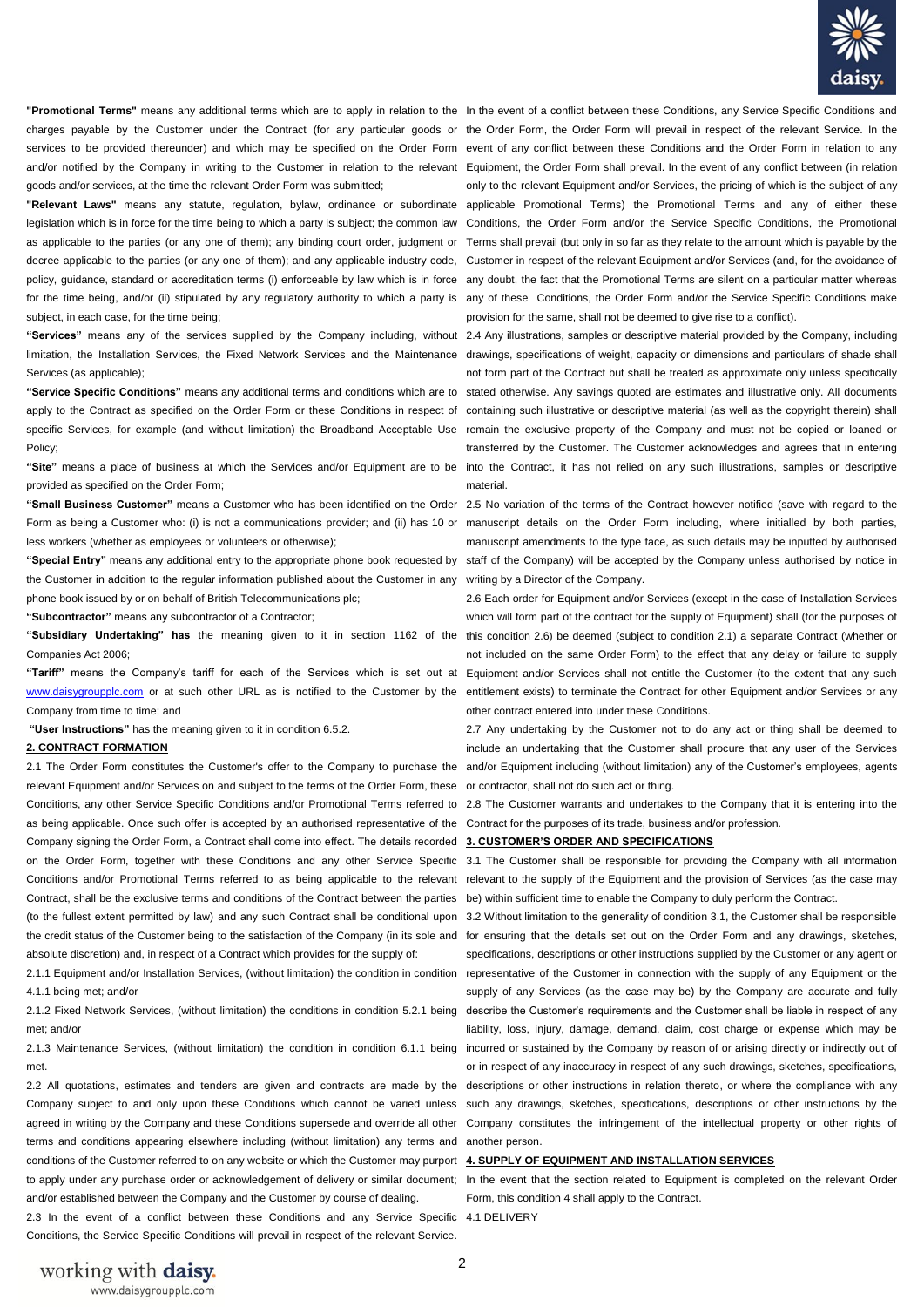

based on an order which is accepted by the Company pursuant to condition 2.1 is, until where the Equipment is stored and remove and repossess such Equipment. the delivery of the applicable Equipment, conditional upon the availability of the relevant 4.3.5 The Customer shall not, without the written consent of the Company, be entitled to Equipment and the Company providing confirmation by email to the Customer that the pledge or in any way charge by way of security for any indebtedness, or alter or modify, terms stated on the Order Form of the applicable Contract for Equipment and/or any Equipment which remains the property of the Company, but if the Customer does so Installation Services do not contain any errors or omissions. In consideration of payment all monies owing by the Customer to the Company shall (without prejudice to any right or of the Price pursuant to condition 9.1 the Company shall (subject to condition 4.3.2) remedy of the Company) forthwith become due and payable. The Customer shall ensure supply the Equipment, and shall take reasonable steps to deliver the Equipment and that any Equipment provided by the Company which remains the property of the where applicable supply the Installation Services using reasonable skill and care within Company shall remain identifiable and shall be kept free from any loss, damage, and/or an estimated period for delivery, such period shall (unless otherwise specified) deterioration and insured against all risks for its full reinstatement value. commence from the date of receipt by the Company of all instructions and information for 4.4 LIABILITY FOR REPLACEMENT OR REPAIR the execution of the Contract, but such time is not guaranteed nor deemed to be of the 4.4.1 Subject to the following sub-conditions of this condition 4.4, the Company shall, for essence of the Contract.

for providing the Company with any necessary instructions for delivery of the Equipment replace any defective Equipment to make good any defect which shall be proved to the within a reasonable period prior to the estimated delivery date advised by the Company satisfaction of the Company to be the result of faulty design, materials or manufacture or to the Customer.

4.1.3 If the Customer fails to take delivery of the Equipment or if by reason of instructions or lack of instructions from the Customer the delivery of any Equipment in accordance with the Contract is delayed for more than twenty-eight days after the Company has given Business Days from Delivery or Installation (where applicable) whichever is the later notice in writing to the Customer that the Equipment is ready for delivery the Equipment event, of any defect arising prior to and/or on Delivery or Installation (as the case may be) shall be deemed to have been Delivered in accordance with the Contract and thereafter the Equipment shall be deemed to be at the risk of the Customer. The Customer shall Equipment after the expiry of such period of twenty-eight days.

other instalment.

4.1.5 If by reason of refusal or delay of delivery or installation the Equipment shall be Business Days of Delivery in accordance with condition 4.4.1. deemed to have been Delivered in accordance with condition 4.1.3 then payment shall be 4.4.3 Where the Company is to supply Maintenance Services in respect of the relevant such deemed delivery date.

#### 4.2 CONNECTION

4.2.1 The responsibility for the cost of connection to the public switch telecommunications use and under conditions of operation not more onerous than those declared to the network and/or the provision of additional lines to the public telephone system lies with Company by the Customer prior to entering into the Contract, and in particular shall not the Customer.

Regulations in force at the date of Delivery is available for each piece of Equipment within its servants or agents or arising from normal wear and tear. 3 metres of such pieces of Equipment.

4.2.3 The Customer shall prepare the Site(s) (at its own cost) in accordance with the delivered by the Company to the Customer free of charge. Any Equipment (or part) which Company's instructions so that any necessary Equipment can be installed.

4.3 PROPERTY AND RISK

deemed Delivery (as described in condition 4.1.3) whether or not property in the of repairs and/or call-outs where the damage has resulted from misuse or unauthorised Equipment has passed or payment or part payment made therefore, and from that repair or alteration of the Equipment by the Customer or any third party, or from normal moment of Delivery or deemed Delivery (as described in condition 4.1.3) the Customer wear and tear. shall be responsible for insuring the Equipment.

beneficial title in the Equipment supplied under the Contract shall not pass to the Company of any liability in respect of such claim. Customer until the Company has received in cash or cleared funds payment in full of all 4.4.8 Save where the Customer has purchased Maintenance Services in respect of the sums due for the Equipment and Installation Services (where applicable) and all other relevant Equipment (in which case condition 6 shall apply) the Customer acknowledges equipment and/or services agreed to be sold by the Company to the Customer for which and agrees that, subject to condition 11.5, the rights and remedies provided to the payment is then due.

4.3.3 Until such time as the property in the Equipment has passed to the Customer, the materials or manufacture or Installation) under this condition 4.4 shall be the Customer's Customer shall hold such Equipment as the Company's fiduciary agent and bailee, and sole and exclusive remedies in respect of any defect in the Equipment resulting from keep such Equipment properly stored, protected and insured and identified as being the faulty design, materials or manufacture or installation. Company's property until title passes.

4.3.4 Until such time as the property in the Equipment passes to the Customer the 4.5.1 The Company shall be entitled to fix legends bearing the Company's and/or its third Company shall be entitled at any time to require the Customer (at the Customer's cost) to party supplier's name and/or trade marks or other marks ("Marks") to any Equipment. deliver up the Equipment to the Company at its nominated location and, if the Customer

4.1.1 Any Contract including the provision of Equipment and/or Installation Services fails to do so forthwith, to enter upon any premises of the Customer or any third party

4.1.2 Without prejudice to the generality of condition 3, the Customer shall be responsible whichever is the later event, at its option and without cost to the Customer either repair or a period of twelve months from the date of Delivery or Installation (where applicable) Installation (only where the Company has supplied Installation Services in respect of the defective Equipment under the Contract) provided that the Company shall have no liability for any such defects unless the Customer notifies the Company, within three and (subject to condition 4.4.2) within twenty four hours of any latent defect arising within such twelve month period.

pay to the Company the reasonable costs of storing, protecting and preserving such 4.4.2 Where the Customer enters into an agreement for maintenance of the Equipment 4.1.4 If the Contract provides for Delivery by instalments, any delay in the Delivery of any Contract shall be transferred to the relevant third party maintenance provider on Delivery, instalment shall not entitle the Customer to treat the Contract as at an end or to reject any subject only to the Company's relevant liability in respect of defects arising on or before with a third party, the Company's liability for repair, replacement, and renewal under the Delivery of the Equipment provided that the Customer notifies the Company within three

made by the Customer to the Company of the balance of the Price within seven days of Equipment under the Contract, condition 6 shall apply and in the event of any conflict between this condition 4.4 and condition 6, the provisions in condition 6 shall prevail.

4.2.2 The Customer shall ensure that a suitable earthed mains electricity supply of Customer or any of its other contractors, or from alterations carried out without the prior 240volts ac conforming to the Institution of Engineering and Technology's IEE Wiring written consent of the Company or from repairs carried out improperly by the Customer or 4.4.4 The liability of the Company shall apply only to defects that appear under proper apply to defects which arise from the neglect, misuse, or faulty maintenance of the

> 4.4.5 Any repaired or new parts provided by the Company under this condition 4 will be has been returned to the Company and replaced by the Company shall become the property of the Company.

4.3.1 The Equipment shall be at the Customer's risk from the moment of Delivery or 4.4.6 The Company reserves the right to charge on a quantum meruit basis for the costs

4.3.2 Notwithstanding Delivery and the passing of risk, the property and the legal and hereunder or consent given hereunder shall constitute or imply admission by the 4.4.7 Neither acknowledgement of receipt nor investigation by the Company of any claim

Customer (in connection with any defect in the Equipment resulting from faulty design,

4.5 TRADE MARKS AND BRANDING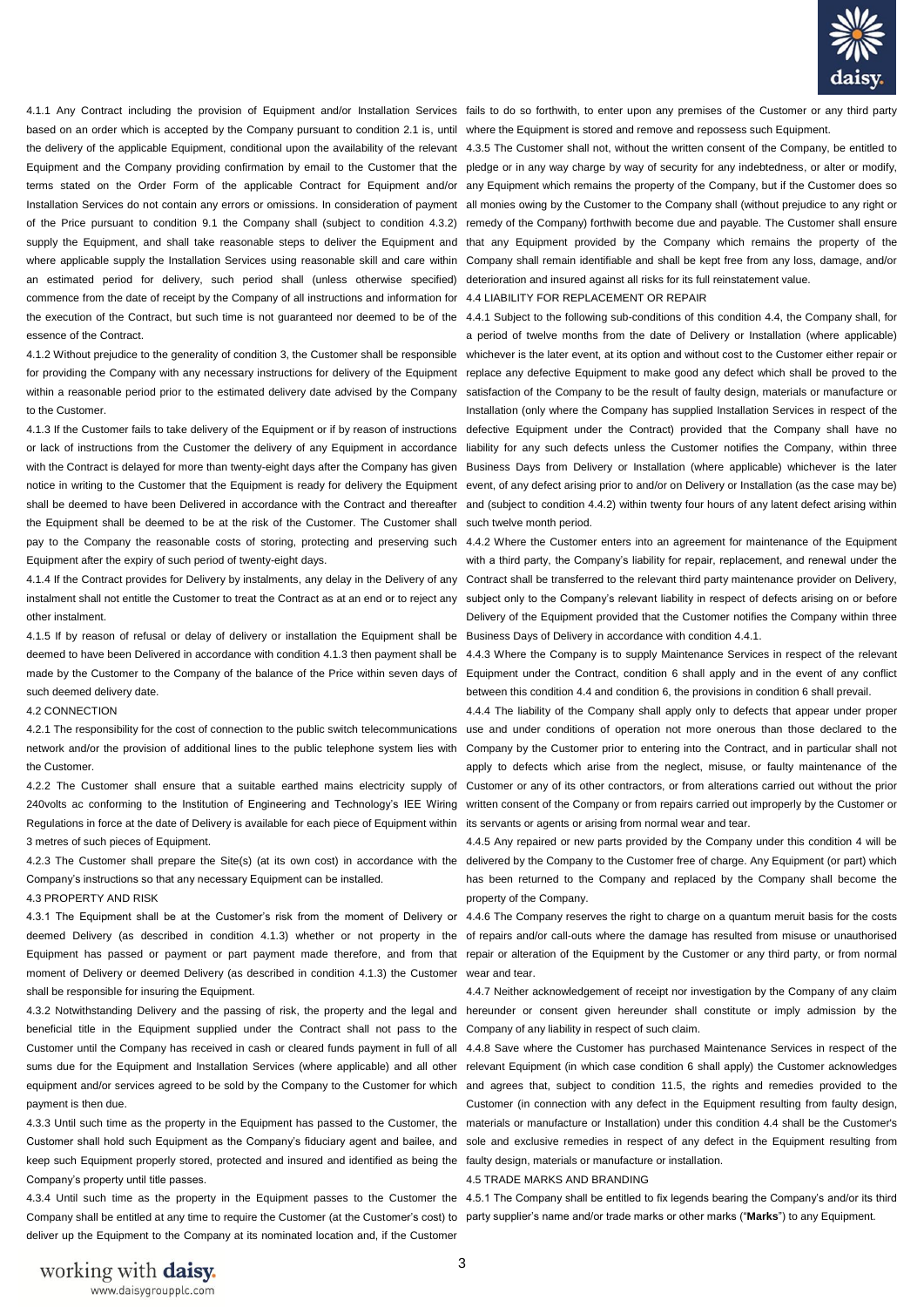

defaced at any time.

#### **5. FIXED NETWORK SERVICES**

relevant Order Form, this condition 5 shall apply to the Contract.

5.1 DURATION. Subject to earlier termination under condition 13 or as otherwise stated guarantee that any Domain Names or URL requested by the Customer will be available. in this condition 5:

5.1.1 The Fixed Network Services will commence on the Connection Date and continue URL and may either refuse to provide or may suspend the Services if the Company for the Minimum Term as set out on the Order Form*.* 

5.1.2 Unless the Customer terminates the Contract in accordance with condition 5.1.3 or abusive, defamatory or obscene or infringe the rights of a third party. the Customer is a Small Business Customer (in which case see condition 5.1.4) then, 5.3 SUPPLY OF TELEPHONE NUMBERS upon the expiry of the Minimum Term, or any anniversary of that date thereafter, the 5.3.1 The Customer hereby acknowledges and accepts that OFCOM has the power to Contract will renew automatically for further periods of twelve months.

5.1.4), the Customer may terminate the Contract by giving ninety days' notice in writing to provided to the Customer under the Contract, prior to their connection, cannot be the Company, such notice to become effective no earlier than the expiry of the Minimum Term or upon each anniversary of such date thereafter (as applicable) where the incurred by the Customer in the use of any such telephone number (including, without Contract has renewed automatically pursuant to condition 5.1.2.

5.1.4 Where the Customer is a Small Business Customer, the Customer may terminate OFCOM and/or the relevant Carrier prior to connection (save where and to the extent that the Contract by giving ninety days' notice in writing to the Company, such notice to such withdrawal is the fault of the Company). become effective no earlier than the expiry of the Minimum Term.

#### 5.2 SUPPLY OF FIXED NETWORK SERVICES

5.2.1 Any Contract for Fixed Network Services based on an order which is accepted by provided to it by the Company. Where the Customer has a number from a national the Company pursuant to condition 2.1 is (prior to the Connection Date) conditional on numbering plan, the charges for porting such number shall be as set out in the Tariff. the following:

information used by the Company to determine the Charges applicable or any other Customer agrees and undertakes: terms of the Contract, whether supplied by the Customer or otherwise, are accurate and (a) to use the Fixed Network Services in accordance with such additional Conditions as not misleading. The Charges may change depending on the results of such survey may be notified to it in accordance with condition 17 from time to time**;** (including, without limit, where there are excess construction charges associated with a (b) not to cause any attachments, other than those that meet the appropriate essential Site);

installed and are operational; and

contain any errors or omissions.

Network Services to the Customer and to provide the Fixed Network Services with granted thereunder and otherwise not to contravene, and not by any act or omission, reasonable skill and care as and from the Connection Date subject to these Conditions. cause the Company to contravene, any Relevant Laws or General Conditions; The Customer acknowledges that the Fixed Network Services cannot be guaranteed to (d) not to use the Fixed Network Service as a means of communication for a purpose be fault free and the Company does not warrant error free or uninterrupted use of the other than that for which the Fixed Network Service is provided and as may be set out in Fixed Network Services. Notwithstanding any other provision of these Conditions, the any relevant literature supplied by the Company from time to time; Company shall not be liable to the Customer in contract, tort (including, but not limited to, (e) not to use the Fixed Network Service to make, provide, communicate, deliver, impact the Fixed Network Services.

5.2.3 Subject to the continuing supply of the service by the relevant Carrier, in the event of a fault occurring in the Fixed Network Services the Company will use reasonable endeavours to rectify the fault as soon as practicable.

5.2.4 Except where stated on an Order Form, the broadband element (if any) of any to or disruption to the Fixed Network Services; Fixed Network Services does not include the provision of any modems or other (f) not to use the Fixed Network Service in a manner which constitutes a violation or equipment that the Company may supply to the Customer under a separate contract.

5.2.5 The Customer acknowledges that the speed of any broadband element (if any) of (g) to maintain its telecommunications apparatus at all times during the period of the distance from the exchange, local availability and line test. The Company gives no or approvals and Relevant Laws for the item as from time to time applicable; warranty or guarantee that the Customer's line(s) will produce top speeds of up to the (h) to provide the Company with all such information as it reasonably requests relating to maximum speed advertised, (as the final speed is governed by factors that are beyond the Customer's telecommunications apparatus; the Company's reasonable control).

is authorised by the owner of, (and has the right to use) any trade mark or name that the Trojan horses and/ or any calls generated by rogue diallers or hackers;

4.5.2 The Customer shall ensure that no Marks affixed to the Equipment are removed or Customer wishes to use as or in its registered domain name (or any of them) ("Domain Names") and/or as part of the Customer's uniform resource locator ("**URL**").

In the event that the section(s) relating to Fixed Network Services is completed on the Customer, the Customer will reimburse the Company for any registration fees paid by the 5.2.7 If the Company undertakes Domain Names and/or URL registration on behalf of the Company to the relevant internet registration authorities. The Company does not

> 5.2.8 The Company may require the Customer to select replacement Domain Names or reasonably believes that the Domain Names or URL is, or is likely to be, offensive,

5.1.3 Unless the Customer is a Small Business Customer (in which case see condition of telephone numbers to the Company and that therefore any new telephone numbers withdraw an allocation of telephone numbers and the Carrier may withdraw an allocation guaranteed as available and therefore the Company shall not be liable for any costs limitation, in the advertising of such telephone number) which is withdrawn by the

> 5.3.2 Without prejudice to any rights the Customer may have to port a number allocated to it, the Customer acknowledges it does not own or have any right to sell any number 5.4. USE OF THE FIXED NETWORK SERVICES

(a) the Company carrying out a survey which reveals to the Company's satisfaction that it 5.4.1 The Customer shall be responsible for the safe custody and safe use by it of the is possible for the Company to supply the Fixed Network Services and that any details or Fixed Network Services and without prejudice to the generality of the foregoing the

(b) that the relevant Fixed Network Services can be provided, and the Company makes Equipment Regulations 2000 (as from time to time amended) and any other no warranty that the Fixed Network Services can be provided until lines have been requirements under the General Conditions and all other Relevant Laws, to be connected (c) the provision by the Company of confirmation by email to the Customer that the terms connect or keep connected any Customer apparatus if it does not so conform or if in the stated on the Order Form of the applicable Contract for Fixed Network Services do not reasonable opinion of the Company it is liable to cause death, personal injury or damage requirements of regulation 4 of the Radio Equipment and Telecommunications Terminal to the Fixed Network Services and the Company shall not be under any obligation to or to impair the quality of the Fixed Network Service;

5.2.2 The Company undertakes to use reasonable endeavours to supply the Fixed (c) not to contravene the General Conditions or any other relevant regulations or licences

negligence), or otherwise for any acts or omissions of Carriers which affect or otherwise knowingly receive, upload, download, use or re-use any material or information which is intended to be a hoax call to emergency services or is of a defamatory, offensive, abusive, indecent, obscene or menacing character, or which does or is intended to cause annoyance, nuisance inconvenience or worry to any person or which in the Company's opinion brings the Company's name into disrepute or which in any way causes damage

infringement of the rights of any other person;

the Fixed Network Services depends on a number of factors including, but not limited to, Contract in good working order and in conformity with any relevant regulatory standards

5.2.6 The Customer warrants, represents and undertakes that it is the owner of, or that it provided to the Customer including but not limited to the prevention of viruses, worms, (i) to implement adequate control and security over the use of the Fixed Network Services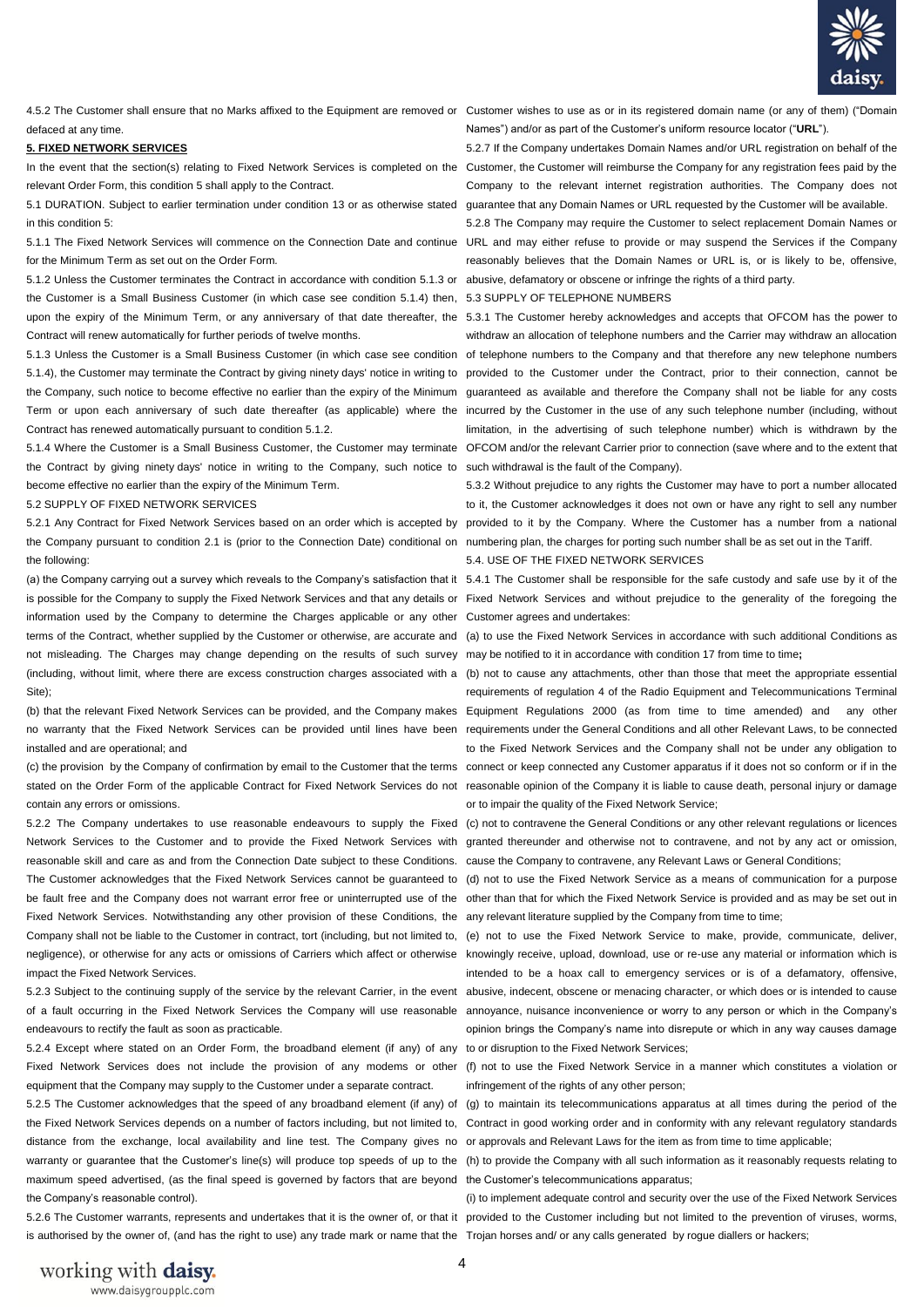

(including without limitation the Code or any guidelines, regulations or instructions of Customer to such third parties. PhonepayPlus) or any licence applicable to the Customer or that is in any way unlawful or 5.4.11 The Customer acknowledges that the broadband element (if any) of the Fixed fraudulent; and

(k) not to send or procure the sending of any unsolicited advertising or promotional as a whole to preserve its network integrity and avoid network degradation. If, in the material.

any Equipment purchased under a Contract by the Customer for which condition 4 the Customer's Services as the Company sees fit in the circumstances. applies) shall at all times remain the property of the Company and shall be returned to the 5.4.12 To prevent spam from entering and affecting the operation of the Company's Company forthwith upon request. Condition 4.3 shall apply to such equipment and for the systems and the Fixed Network Services, the Company may take any reasonable purposes of this condition 5.4.2 only such equipment shall be deemed Equipment under measures or actions necessary to block access to, or delivery of, any e-mail which those conditions. The Customer shall be liable to the Company for all losses, costs and appears to be of an unsolicited nature and / or part of a bulk e-mail transmission. The expenses incurred by the Company for the recovery, replacement or repair of such Company may also use virus screening technology that may result in the deletion or equipment (save to the extent that the same is caused by the fault of the Company).

the Company, the Customer is also committed to using the Company for calls over that against unsolicited emails or against any viruses, worms, Trojan horses or other line. Should the Customer (during the applicable Minimum Term) use an alternative programs or devices that are apparently intended to access and modify, delete or carrier for calls once the Contract for the provision of the telephone line has commenced, damage data file(s) or computer program(s). or prevent the Company from carrying calls in any monthly period so that the call charges 5.4.13 To enable Customers to have a better understanding of what is and is not are significantly reduced in comparison to the Customer's previous average invoicing acceptable when using broadband products, and to help them get the best out of the profile, the Customer agrees that the Company may charge the Customer the differential internet, the Company has developed a Broadband Acceptable Use Policy relating to the between the average monthly spend on calls prior to such commencement or prevention broadband element of the Fixed Network Services. The Customer shall comply with the and the subsequent monthly spend on calls (if any)**.**

Customer's cannot resell or attempt to resell the Fixed Network Services (or any part of [\(www.daisygroupplc.com](http://www.daisygroupplc.com/) or at such other URL as is notified to the Customer by the them) to any third party. In addition, if the Customer has a mail server, the Customer must Company from time to time)) thirty days before the change is to take effect. not allow relay emails from outside its domain from the Customer's mail server.

of the information, sound, video, software and/or any other materials (in whatever form) provided under the Contract) and a personal computer (PC) of a minimum specification which may be accessible by the Customer from any other person once it has the Fixed suitable for the application. The Customer is responsible for ensuring that compatible Network Services (the "Content") or any further information or results which may be cables and extension leads are used to and from their telephone socket, modem and PC derived from it. The Customer acknowledges that, the Content is outside the control of in order to use the Service. the Company and the Customer will not rely on any Content in making any business or 5.4.15 In circumstances where the Customer receives only the broadband element of the other decision and that the Customer uses of the Content is at its sole risk.

own purposes.

by third parties via the Services or on the internet. The Company will not be a party to or any time. in any way be held responsible to the Customer for any transaction between the 5.4.17 In respect of each End User Service which requires the approval of PhonepayPlus Customer and third parties.

Customer makes available on their website, both the Customer's ("**Customer** written evidence of such approval. Information") or that of a third party ("Third Party Content") is and will remain wholly 5.4.18 The Customer will not misuse the Fixed Network Services in any way and will use accurate and will not include any information or material, any part of which, or the all reasonable endeavours to ensure that the number of telephone calls made to the accessing of which or use of which, would be a criminal offence or is otherwise unlawful. Number(s) do not significantly exceed the Customer's capability to answer such calls or

consumer and other legislation, instructions or guidelines issued by regulatory authorities Company taking into account normal levels of traffic on the network). Where the and relevant licences which relate to the provision of the information on the Customer's Company notifies the Customer of the occurrence of any such congestion or misuse, then website including those notified by the Company to the Customer.

Information Commissioner and/or OFCOM and their successors from time to time) in misuse continuing. connection with any misuse or suspected misuse of the Fixed Network Services, and the 5.5 TRANSFER FROM THIRD PARTY SUPPLIERS and agrees, without prejudice to the generality of the foregoing, that the Company will be the Company and charged for in the Company's invoices in accordance with the Tariff.

(i) not to use the Fixed Network Services in a way that breaches any Relevant Laws entitled to divulge the name and address and account information relating to the

5.4.2 Any equipment installed or provided by or on behalf of the Company for the Services has or may adversely affect such network integrity or may cause network purposes of providing the Fixed Network Service (excluding for the avoidance of doubt degradation the Company may change the Customer's chosen access rate or manage Network Services is provided to other users and the Company owes a duty to these users Company's reasonable opinion, the Company believes that the Customer's use of the

5.4.3 Unless stated otherwise on the Order Form, if the Customer takes a line rental from whatsoever that such technology will be effective in any way, including (without limitation) alteration of e-mail and or e-mail attachments. The Company gives no warranties

5.4.4 The Fixed Network Services are provided solely for the Customer's use and the Acceptable Use Policy at any time by publishing the changes on its website Broadband Acceptable Use Policy. The Company may change the Broadband

5.4.5 The Company does not warrant or guarantee the accuracy or completeness of any of the Fixed Network Services, the Customer needs an existing telephone line (if not 5.4.14 The Customer acknowledges that, in order to use the broadband element (if any)

5.4.6 The Customer acknowledges that the Content may be protected by copyright, payment to the Customer's fixed line telephony services provider for all rental charges trademark and other intellectual property rights, as applicable. The Customer will not and relating to the Customer's relevant telephone line (together with any repair and will not permit anyone else to copy, store, modify, distribute externally, broadcast or maintenance charges (unless the relevant damage was caused by the Company's publish any part of the Content, and the Content may only be used for the Customer's negligence)) and all call charges from the Customer's fixed line telephony service Fixed Network Services from the Company, the Customer remains responsible to make provider.

5.4.7 The Customer is entirely responsible for evaluating any goods or services offered 5.4.16 The Customer agrees that PhonepayPlus may monitor any End User Service at

5.4.8 The Customer warrants, represents and undertakes that any information the Service (or any change thereto) is made available to callers, submit to the Company pursuant to any regulation or code of practice, the Customer shall, before such End User

5.4.9 The Customer also warrants, represents and undertakes that it will comply with all cause congestion (the existence of congestion to be reasonably determined by the 5.4.10 Both parties agree to fully co-operate with the Police and any other relevant limited to, arranging additional network capacity, adjusting the Customer's promotional authorities (including but not limited to the Inland Revenue, Trading Standards, the activities or using call bureau, for the relevant period) to prevent such congestion and/or the Customer shall immediately take all reasonable steps (which shall include, but not be

Customer consents to the Company co-operating with any such authority and with any 5.5.1 Where the transfer of lines and services from third party suppliers is selected by the other telecommunications operators in connection with any misuse or suspected misuse Customer on the Order Form, then the provision of any and all relevant existing services or suspected fraudulent activity related to or connected with the Fixed Network Services supplied to the Customer by such third party supplier will be automatically transferred to

working with daisy. www.daisygroupplc.com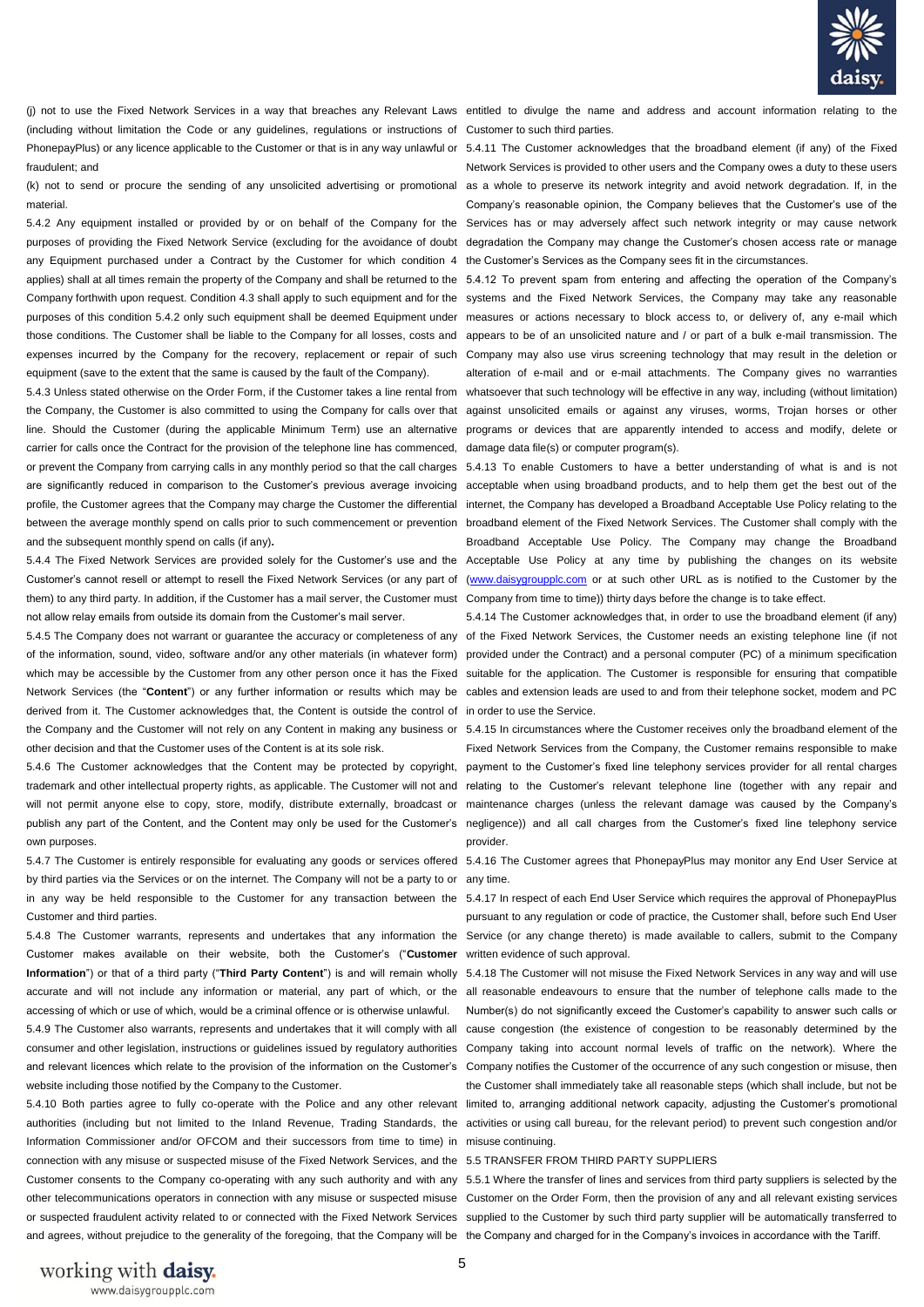

the Company who is liable for any charges (including without limitation any early primary telephone line maintained; termination charges) made by third party suppliers for any transfer of lines and services (d) if the Customer uses the VOIP service to make Emergency Calls, the location time of the Company formally accepting such Order Form that the Company will pay for of the Site, which may not be the location from which the call originated; specified charges.

5.5.3 If the Customer is migrating to the broadband element of the Fixed Network connection failure; Services from a third party provider of an alternative broadband service, the Customer will (f) the ability for the Customer to make Emergency Calls cannot be guaranteed; MAC will be valid for thirty days from the date of issue and can only be used once. It is interrupted the VOIP service for any reason; the Customer's responsibility to obtain the MAC and to ensure that the Customer (h) the Customer shall required to provide/confirm his location when making a VoIP provides it to the Company in sufficient time to process the Customer's migration. The originated Emergency Call to enable the correct emergency organisation to respond; and Company will not be responsible for any delay, costs, expenses, loss or damage arising (i) a VoIP originated Emergency Call will not receive the same network priority at all through failure to connect the Customer to the broadband element of the Fixed Network points on the network as that which an Emergency Call made on a mobile network or on Services as a result of the Customer's failure to provide the MAC as required by this a circuit-switched fixed line will receive. condition.

#### 5.6 SUSPENSION OF FIXED NETWORK SERVICES

5.6.1 Without prejudice to any other right of the Company to suspend or terminate the the Company will, as soon as is reasonably practical, publish the Customer's name Services under these Conditions, the Company may at its sole discretion elect to address and the telephone number for the Fixed Network Service in the relevant phone suspend forthwith provision of the Fixed Network Services until further notice without book serving the Customer's area and make the said telephone number available from a further liability to the Customer having given the Customer reasonable notice either orally directory enquiries service. (confirming such notification in writing) or in writing in the event that:

Company on the due date or to comply with the Broadband Acceptable Use Policy;

(b) the Company is obliged to comply with an order, instruction or request of the 5.9 DISPUTE RESOLUTION Government, an emergency services organisation or other competent administrative or 5.9.1 The Company will attempt to resolve any dispute that the Customer may have with regulatory authority (including without limit, OFCOM or PhonepayPlus);

being used fraudulently or unlawfully;

system and/or connect to the Fixed Network Services is revoked, amended or otherwise (pursuant to those procedures) then the Customer may refer the matter to: ceases to be valid;

(e) the Company or any member of its Group is entitled to suspend and/or terminate provision of any other telecommunications service under the terms of any other (b) OFCOM, the communications regulator via the website [www.ofcom.org.uk](http://www.ofcom.org.uk/) or by agreement with the Customer; or

systems or equipment (for the avoidance of doubt, in the event of emergency exercising any rights and remedies that may be available in respect of any breach of the maintenance or repair, the Company shall not be required to give any advance notice)

5.6.2 The Customer shall reimburse to the Company all reasonable costs and expenses **6. MAINTENANCE SERVICES**  recommencement of the provision of the Fixed Network Service as appropriate, save in relevant Order Form, this condition 6 shall apply to the Contract. the case of a suspension, pursuant to condition 5.6.1(b).

5.6.3 Without prejudice to any other right of termination under these Conditions, the 6.1.1 Any Contract including the provision of Maintenance Services based on an order Company may terminate the Contract for Fixed Network Services forthwith in the event which is accepted by the Company pursuant to condition 2.1 is, until the Commencement that its right or the right of the relevant Carrier to provide the Fixed Network Services is Date, conditional on the Company providing confirmation by email to the Customer that withdrawn by any supplier to it or OFCOM pursuant to the General Conditions or the terms stated on the Order Form of the applicable Contract for Maintenance Services otherwise.

entitlement to receive any further Call Commissions and shall permit the disconnection of the Customer, the Company shall supply to the Customer the Maintenance Services in any Number from the Fixed Network Services.

5.7 VOICE OVER INTERNET PROTOCOL (VOIP) FIXED NETWORK SERVICES

Company, pursuant to condition 2.1 is conditional on the Customer acknowledging and Term, or any anniversary thereafter, the Contract in relation to the Maintenance Services accepting that:

(a) the VOIP service may not offer all the features or resilience the Customer may expect 6.1.3 The Customer may terminate the Contract in relation to the Maintenance Services from a conventional phone line; and

beyond the Company's control e.g. power disruptions, failures or the quality of any thereafter (as applicable). connection;

5.5.2 The Customer hereby acknowledges and accepts that it is the Customer and not (c) wherever possible, alternative arrangements should be made by the Customer and a

or otherwise, unless it is clearly identified and agreed in writing on the Order Form at the information received by the emergency services will be limited to the installation address

(e) Emergency Calls made using the VOIP service may fail if there is a power failure or

need to obtain a Migration Authorisation Code ("MAC") from that service provider. This (g) it will not be possible to make Emergency Calls if the Company has suspended or

5.8 PUBLISHING OF CUSTOMER DETAILS

5.8.1 If applicable and unless the Customer requests that the Company does not do it,

(a) the Customer is in breach of a material term of these Conditions and/or the Contract issued by the Carrier it must inform the Company at the earliest available opportunity. and/or any other contract between the parties from time to time including but not limited Where the Company agrees to use its reasonable endeavours to register a Special Entry, to the Customer's failure to pay the Price and/or the Charges (or any of them) to the the Customer may be required to pay an additional charge and sign a separate contract 5.8.2 If the Customer requests a Special Entry to be placed in the relevant phone book in respect of that entry.

(c) the Company has reasonable grounds to believe that the Fixed Network Services are accordance with the complaints procedures at [www.daisygroupplc.com \(](http://www.daisygroupplc.com/)or at such other (d) any licence under which the Customer has the right to run its telecommunications cannot be resolved within 8 weeks of the Customer raising the dispute with the Company the Company. Any disputes must be notified by the Customer to the Company in URL as is notified to the Customer by the Company from time to time). If the dispute

> (a) Ombudsman Services Communication, via the website [www.ombudsman](http://www.ombudsman-services.org/)[services.org/](http://www.ombudsman-services.org/) or by telephone on 0330 440 1614 or 01925 430 049; or

> telephone on 0300 123 333 or 0207 981 3040.

(f) any maintenance or repair is necessary or required to the relevant network or related 5.9.2 Nothing in this condition 5.9 shall prevent the Customer or the Company from provisions of the Contract.

incurred by the implementation of a suspension pursuant to condition 5.6.1 and/or the In the event that the section relating to Maintenance Services is completed on the

6.1 DURATION OF MAINTENANCE SERVICES

5.6.4 On termination of the Contract for any reason the Customer shall have no further consideration of (and subject to) the payment of the Annual Support Charge each year by do not contain any errors or omissions. Subject to this condition 6.1.1 and in accordance with the Contract.

5.7.1 Any Contract for VOIP services which results from an order accepted by the Maintenance Services shall run for the Minimum Term. Upon the expiry of the Minimum 6.1.2 Subject to earlier termination in accordance with its terms, the Contract for will renew automatically for further periods of twelve months.

(b) the VOIP service may sometimes be limited, unavailable or disrupted due to events no earlier than the expiry of the Minimum Term or upon each anniversary of such date by giving ninety days' notice in writing to the Company, such notice to become effective

6.2 PROVISION OF MAINTENANCE SERVICES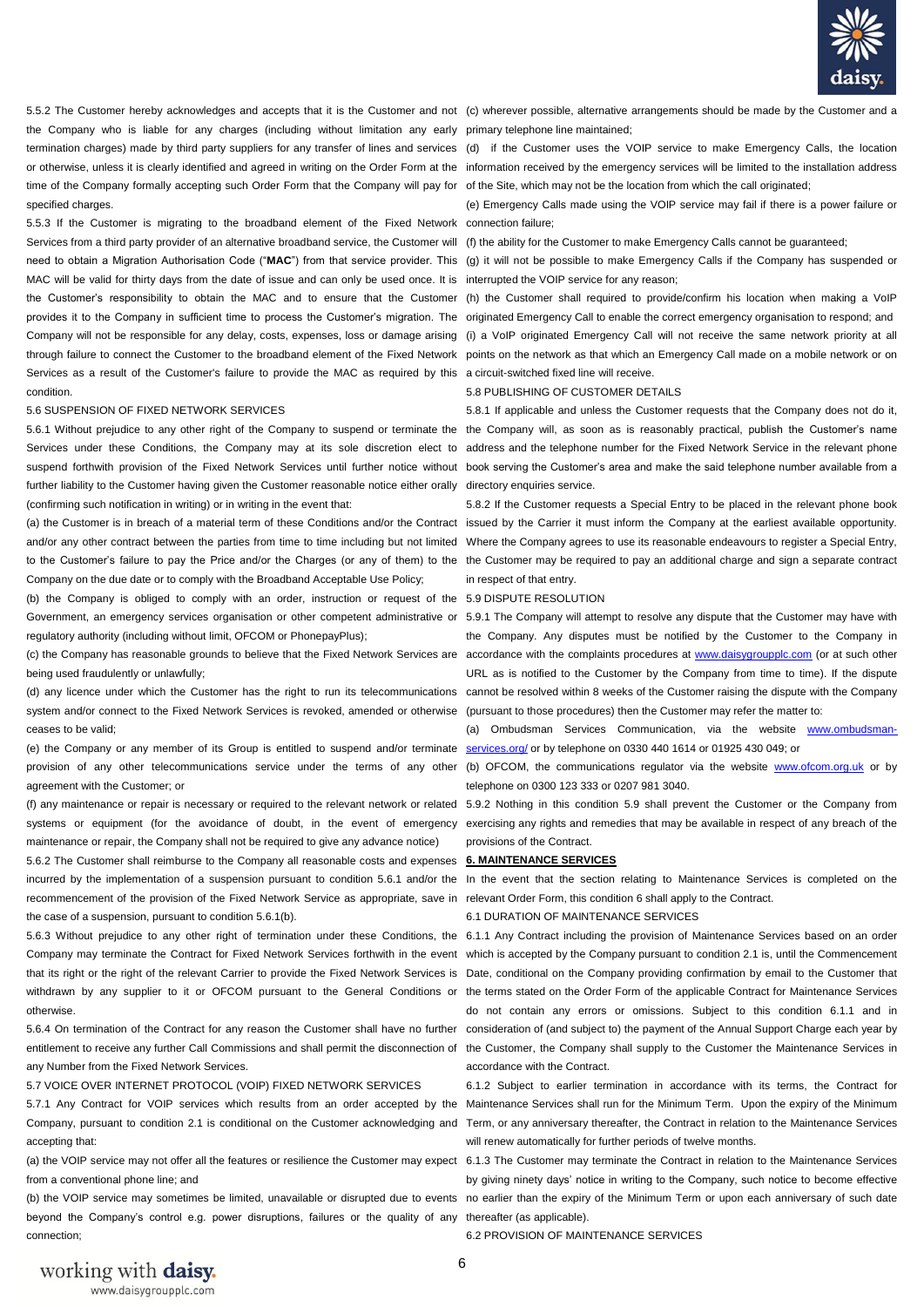

the Order Form and any other equipment which it is agreed between the parties in writing unnecessary; and/or shall be included under the Contract for Maintenance Services, which for the purposes of (b) the Customer reports an apparent fault of the Equipment to the Company and upon this condition 6 shall be deemed Equipment.

Customer of a request for the provision of Maintenance Services and the Equipment question); and/or being made available, commence during Normal Working Hours all adjustments, repairs (c) where a fault that has been reported to the Company has been a non-Equipment fault workmanship of the Company and/or materials which in the opinion of the Company are the Company's then current Tariff). necessary for the proper functioning of the Equipment. Any time period stated in respect 6.3.3 Additional Charges shall be levied by the Company as follows: of the Company's obligations under a Contract is not guaranteed nor deemed to be of the (a) following completion of the work in respect of additional services supplied under essence of the Contract.

entitled to supply serviceable reconditioned items in substitution thereof. These and 6.3.2(c); and Conditions shall continue to apply to the Equipment embodying such substituted items.

6.2.4 The Company does not warrant that the provision of Maintenance Services (or any time) shall be payable by the Customer within ten days of the date of an invoice. additional services supplied pursuant to conditions 6.3.1 and 6.3.2) will ensure that the 6.3.4 In respect of a fault which is a failure by the Carrier as referred to in condition Equipment operates without interruption or error.

parts (in the reasonable opinion of the Company) required to keep the Equipment in Carrier, however this does not constitute any acceptance of liability for such costs by the satisfactory operation. All replaced parts shall become the property of the Company.

6.2.6 Subject to condition 6.3.1, Maintenance Services shall not include the following (the where the Carrier refuses to cover such costs (or any of them). "**Excepted Services**"):

(a) the repair of damage to the Equipment resulting from accident, neglect or causes 6.4.1 Without prejudice to condition 13 or any other right of suspension or termination of other than ordinary use (including, but not limited to, failure to observe any instructions Services under these Conditions, the Company shall have the right to discontinue the supplied by the Company regarding the operation of the Equipment);

(b) repair, labour or materials required as a result of theft, vandalism, fire, lightning, water damage, fluctuations in electrical power supply, unsatisfactory environmental conditions, to supply such Equipment provided that the Company shall notify the Customer as soon telephone line conditions, the connection of unapproved accessories, attachments or as reasonably practical after it is aware of any cessation in supply of the Equipment and other devices or as a result of breach by the Customer of any of the terms of condition shall arrange with the Customer to either terminate the Contract or replace or upgrade  $6.5$ ;

the Company without the Company's prior written consent;

performed at the request of the Company;

(e) the maintenance or repair of any extension wiring (after the initial twelve month disallowed or revoked by any government or regulatory agencies or any third party. warranty period under condition 4.4.1 has passed), any Equipment not at the Site, or of 6.5 The Customer undertakes that: anything other than the Equipment:

(f) any defect or error in any software used upon or in association with the Equipment;

(g) the supply of replacement cassettes, aerials, aerial systems and batteries;

(h) the reprogramming of the Equipment to provide improved or modified service or recommendations supplied with the Equipment ("**User Instructions**"); facilities;

(i) Equipment faults caused by telephone area code changes or changes in Carriers; (j) ancillary items including but not limited to answer-phones, analogue and digital phones or devices, call loggers, payphones, computers, servers, uninterruptible power supplies, batteries, fax machines, public address systems, printers, cabinets, external music on hold sources, any cabling and/or consumables unless otherwise agreed in writing;

(k) maintenance arising from loss of equipment as the Maintenance Services are limited to repair or replacement of faulty equipment on a like-for-like exchange basis; and/or (l) a dedicated helpdesk.

#### 6.3 ADDITIONAL CHARGES

6.3.1 The Company may, in its sole and absolute discretion, upon request by the apparatus to be so connected and naming that other person by whom the Customer Customer provide all or any of the Excepted Services (as referred to in condition 6.2.6 wishes the connection to be performed; above) but shall be entitled to charge for the same by levying Additional Charges in the 6.5.5 it will appoint at least one member of its staff as a "**Principal Operator**", who will be manner described in condition 6.3.3 below.

(and receive from the Customer) Additional Charges in the manner described in condition Maintenance Services matters with the Company; 6.3.3 below if:

(a) Maintenance Services are provided in circumstances where any reasonably skilled or physical structure of the Equipment;

6.2.1 The Maintenance Services shall apply only in respect of Equipment as set out on and competent person would have judged the Customer's request to have been

6.2.2 Unless it is otherwise stated on the Order Form that a different level of Service (in defective (including (without limit) a charge for the investigation and/or for any call-out terms of response times and hours of attendance) will apply, the Company will use its including, without limitation, Equipment changed in a postal exchange where the reasonable endeavours to, within two Business Days of receipt of notification from the Company reserves the right to make a charge up to the replacement value of the item in investigation by the Company the Equipment and/or its Installation is found not to be

and replacements of defective components resulting from fair wear and tear and/or faulty but instead one of the Carrier (in respect of a charge for the call-out in accordance with

condition 6.3.1 and 6.3.2(a); and

6.2.3 Where the Company replaces defective Equipment or part thereof, it shall be (b) following completion of the investigation and/or call out in respect of condition 6.3.2(b)

(c) such Additional Charges (calculated in accordance with the Tariff prevailing at the

6.2.5 Subject to spare part availability, the Company shall provide all necessary spare may be used by the Customer to recharge the cost the Company has charged on to the 6.3.2(c) the Company will provide to the Customer a Carrier fault reference number that Company and, for the avoidance of doubt, the Company is not liable to the Customer

6.4 DISCONTINUED SERVICES

Maintenance Services in respect of specified Equipment (without further liability to the Customer) in the event that the Company's supplier and/or the manufacturer has ceased the affected Equipment at the Customer's expense.

(c) the alteration, modification or maintenance of the Equipment by any person other than 6.4.2 Without prejudice to condition 13 or any other right to terminate any Services under (d) the transportation or relocation of the Equipment save where the same has been the Maintenance Services (without further liability to the Customer) in the event that any these Conditions, the Company shall have the right to terminate forthwith the supply of necessary approvals required by the Company to maintain any of the Equipment are

6.5.1 it shall ensure that the Equipment is used in a normal and proper manner;

6.5.2 it will carry out such routine day-to-day preventive maintenance measures as may be recommended in the customer operating instructions and manufacturer's written

6.5.3 it will carry out minor maintenance adjustments suggested by the Company which includes minor programming changes with telephone support and replacement of handsets and cords which are relayed by courier or post;

6.5.4 it will not permit alteration to call routing apparatus or extension wiring except by the Company, or by the Company's authorised agents, save that in relation to the connection of other apparatus to the Equipment, such connection may be performed by another person at the Customer's expense if either

(a) the Company so agrees in writing, or

(b) the Company fails to carry out the connection itself within twenty-eight days after receiving written notice from the Customer stating that the Customer wishes specified

6.3.2 Without prejudice to condition 6.3.1 above the Company shall be entitled to levy Operator is available to carry out the instructions in the User Instructions and to liaise on trained in the use of the Equipment. The Customer will ensure that such Principal

6.5.6 it will not employ or permit a third party to make any alterations to the programming

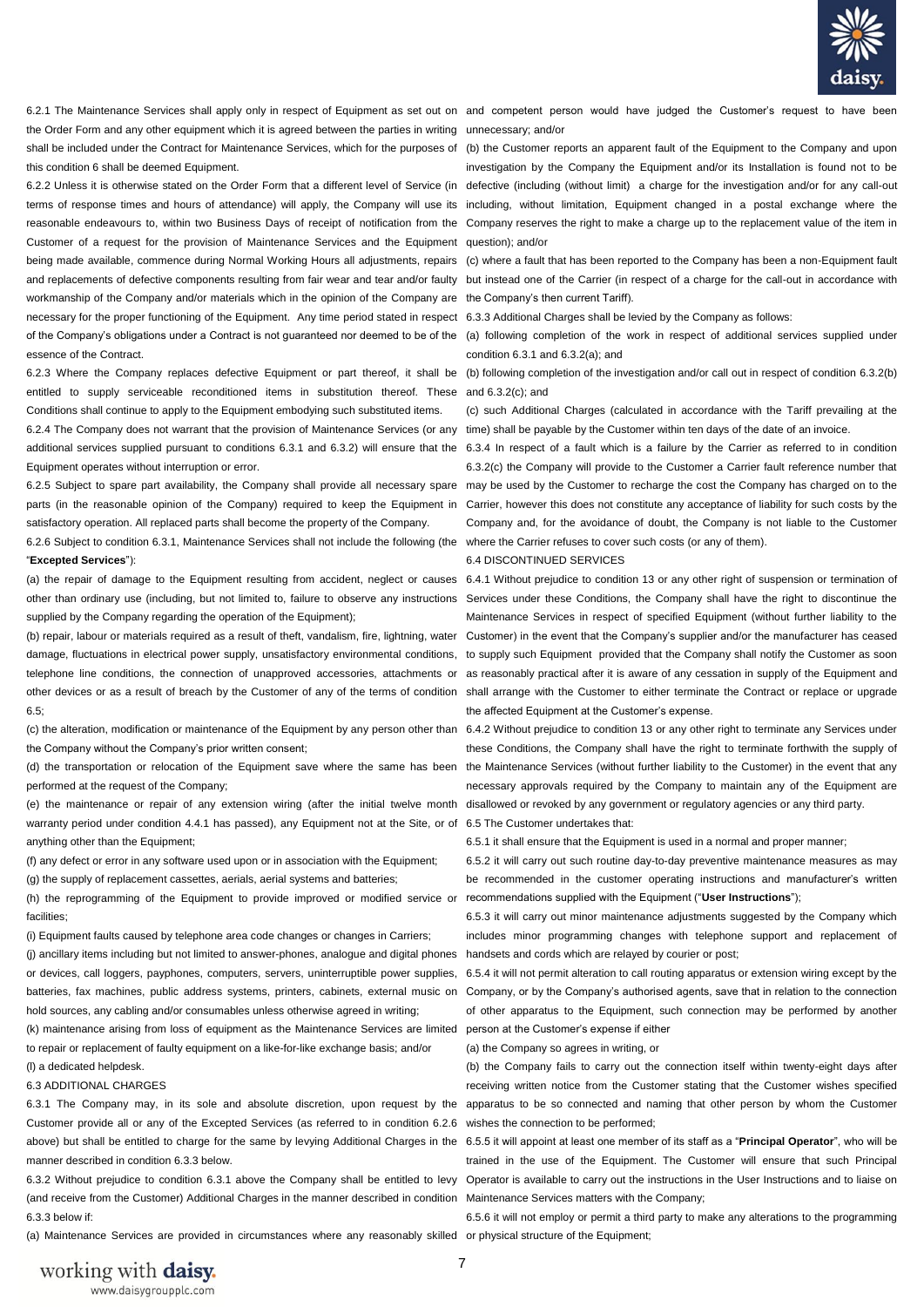

6.5.7 it will ensure that the environmental conditions for the Equipment are maintained in notified to the Customer by the Company from time to time): accordance with the User Instructions;

6.5.8 if the Equipment is not (immediately prior to the Commencement Date) either be of material detriment to the Customer; and already maintained by the Company or within the scope of an express warranty given by (b) as soon as is reasonably practical in the circumstances prior to the change taking the supplier thereof, then the Company may at its discretion inspect the Equipment and effect, for all other changes, Annual Support Charge.

### 6.6 CHANGE OF LOCATION

service, the cost of which shall be paid by the Customer in accordance with the constitute evidence that the relevant change is of material detriment to the Customer. Company's then current Charges applying at that time, and such payment shall be in 8.2.3 Usage charges payable shall be calculated by reference to data recorded or logged addition to the Annual Support Charge.

#### **7. FINANCE AND CREDIT**

and assigns consent to, the Company carrying out searches with credit reference Customer. agencies relating to the credit worthiness of the Customer and/or its owners, directors, 8.2.4 Line rental is payable from the Connection Date. officers and assigns and the Customer undertakes to supply or procure the supply of all 8.2.5 If the Customer has agreed to a Monthly Minimum Call Spend and at the end of any of the searches and these will be seen by other organisations that make searches.

7.2 It is agreed that where the Company approaches a finance provider or lease provider incurred during that month in relation to call spend and the Monthly Minimum Call Spend. to arrange finance for the purchase or leasing of Equipment then the Company acts as an 8.2.6 The Company reserves the right to apply a monthly minimum threshold on call agent for the Customer and not for the finance provider or lease provider.

provider(s) who will register searches with one or more credit agencies, who will add to a viable level. This charge shall only apply to the telephone services element of Fixed the person's records details of the searches and these will be seen by other organisations Network Services. that make searches.

originally proposed then the Company shall return the deposit received from the the Customer in respect of calls to each applicable Premium Rate Service and/or other Customer for the relevant Equipment without further liability to the Customer.

7.5 Where third party indemnities are required by a relevant finance provider, failure to at the rate and in the amount set out on the Order Form or in the Tariff. provide such indemnities shall constitute a breach of these Conditions by the Customer (b) Following the end of each calendar month, the Company will submit a statement to and shall entitle the Company to retain any deposit paid by the Customer.

8.1.2 within seven days of presentation of an invoice.

#### **8. PRICE AND CHARGES**

#### 8.1 EQUIPMENT

binding on the Customer.

8.1.2 Unless otherwise specified the Price is based on the assumption that the Delivery of going concern. the Equipment and (where applicable) Installation Services will be completed in one (c) All Call Commissions invoiced by either party hereunder are exclusive of VAT and continuous visit to the site agreed with the Customer and accordingly the Company may shall be paid together with VAT at the appropriate rate. the Company (including but not limited to storage and delivery costs) by reason of reasonably believes may have originated outside the United Kingdom. Delivery and/or the Installation Services taking more than one visit.

### 8.2 FIXED NETWORK SERVICES

8.2.1 Save where, and to the extent that, any Promotional Terms apply, the Charges will Invoice balances shall not roll over from one month to the next. be as detailed in the Tariff or unless, and as, stated on the Order Form.

publishing changes to the Tariff at [www.daisygroupplc.com](http://www.daisygroupplc.com/) (or at such other URL as is

(a) at least thirty days prior to the change taking effect in the event of changes which may

undertake such repair work as may be necessary to put the Equipment in good working and if the Customer wishes to object to any proposed change which is of material order. The Customer shall pay for such inspection and repair at the Company's then detriment to the Customer, then the Customer must notify the Company in writing current charge rates applying at that time, and such payment shall be in addition to the (addressed to Customer Services, Daisy Communications Limited, Daisy House, Lindred 6.6.1 The Customer will not move any of the Equipment, nor remove the Equipment from For the avoidance of doubt, the service by the Company of any notice in accordance with its location as at the Commencement Date without the prior written consent of the condition 8.2.2(a) shall not constitute either acceptance of or an admission by the Company, (such consent not to be unreasonably withheld). Where the Company Company that any proposed change is of material detriment to the Customer, nor shall consents to such relocation, the Company shall provide a relocation and installation the service of notice by the Customer under this condition constitute or be deemed to Road Business Park, Nelson, BB9 5SR) within thirty days of publication of the proposed change, otherwise the Customer will be deemed to have accepted the proposed change.

7.1 The Customer hereby consents to and shall procure that its owners, directors, officers Services shall, save in the case of manifest error, be final, conclusive and binding on the by the Company and not by reference to any data recorded or logged by the Customer. Any invoices issued by the Company in respect of the Charges for Fixed Network

information requested for a credit search with a credit reference agency, who will add to month, the Customer has not incurred the Monthly Minimum Call Spend, or if the the Customer's records and/or those records of its directors, officers and assigns details Customer terminates the Contract in any way other than pursuant to condition 13, the 7.3 The Customer undertakes to supply all information requested by the selected finance Customer by the Company in writing from time to time), to keep the account operating at Customer will be liable to pay to the Company, the difference between the Charges spend of at least £10.00 per Customer account (or such other sum as notified to the

#### 8.2.7 Call Commissions

7.4 In the event that the Company is unable to obtain relevant finance on the terms (a) Subject to paragraphs (d) and (e) below, the Company will pay Call Commissions to End User Service and/or Non Geographic Service delivered to and received by a Number

7.6 After Delivery and Installation (where applicable) is completed any failure by the by the Customer in respect of Premium Rate Services and/or other End User Services Customer to complete any relevant finance agreement documentation shall render the and/or Non Geographic Services. Following receipt of the statement the Customer shall Customer liable to pay to the Company the whole of the Price as defined in condition submit an invoice to the Company in the amount shown as owing on the statement, or 8.1.1 Save where, and to the extent that, any Promotional Terms apply, the Price is as Where it is agreed the Company shall self-invoice, the Customer confirms that it shall not stated on the Order Form and is exclusive of VAT or any other tax or duty payable. The issue VAT invoices in respect of Call Commissions due to the fact the Company will be amount of such taxes or duties shall be added to the Price and shall be payable by the self-invoicing. For the avoidance of doubt, the Company shall not self-bill upon the Customer in the same manner as the Price. Any invoices issued by the Company in cessation of the Customer's right to receive Call Commissions. The Customer undertakes respect of the Price shall, save in the case of manifest error, be final, conclusive and to inform the Company promptly in writing in the event of any change, reissue or the Customer setting out the number and duration of all such calls delivered and received where agreed by the parties (as stated on the Order Form or otherwise), the Company shall implement a self-invoicing process on behalf of the Customer. The Company may set-off the Call Commission against any Charges or other amounts due to the Company. cancellation of its VAT number or a transfer of any part of the Customer's business as a

at its discretion at any time increase the Price to take account of any additional costs to (d) The Company shall not pay Call Commissions in respect of any call which it

(e) Call Commission shall not be payable on invoice balances of £10 or less (or such other sum as notified to the Customer by the Company in writing from time to time).

8.2.2 The Company shall have the right to alter the Charges from time to time by calls to the relevant telephone number which will vary from day to day. Any predicted (f) The Customer's Call Commission is a function of the number and duration of inbound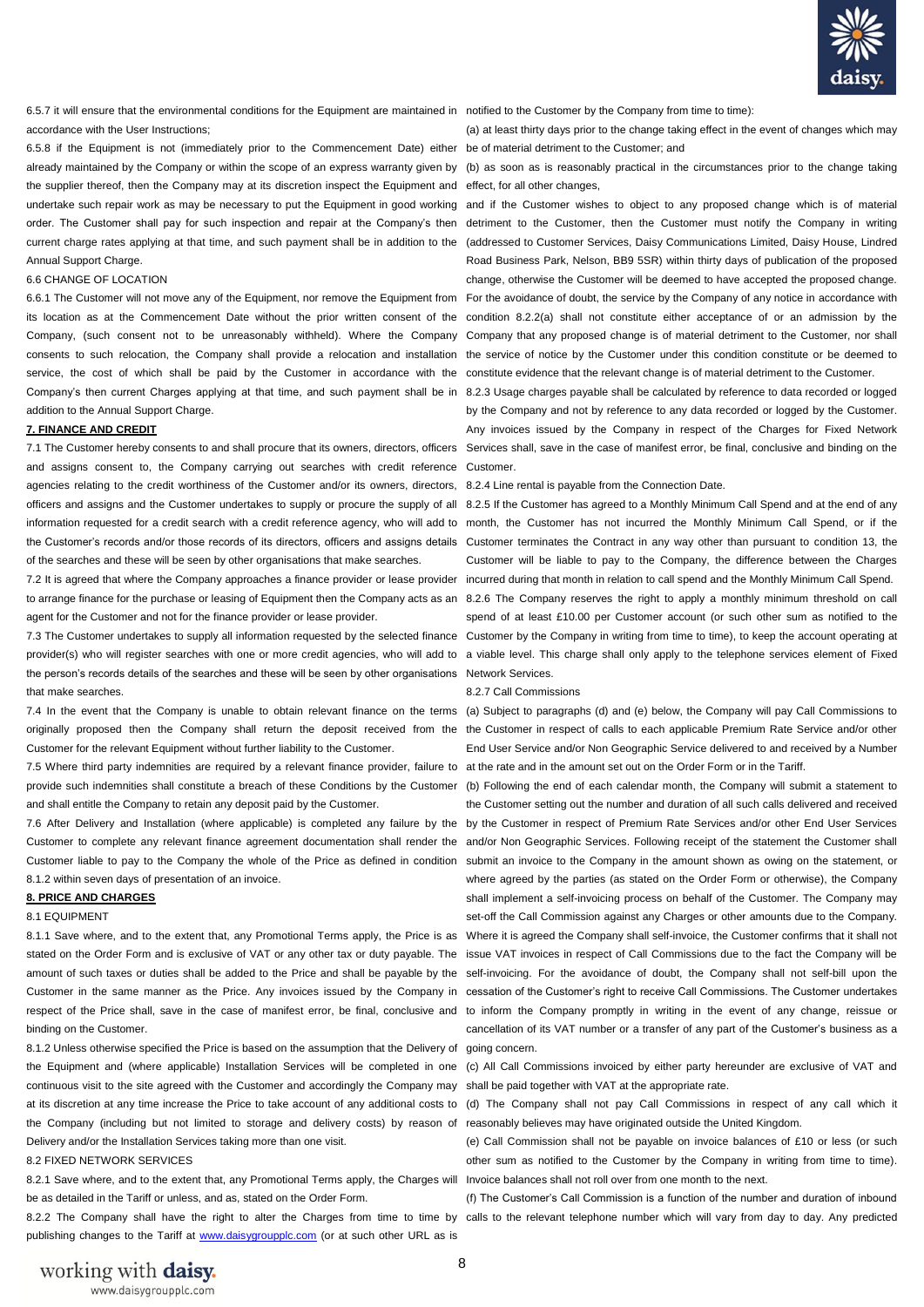

amount of Call Commission by the Company shall be an estimate only and the Customer Customer then such amounts shall be deducted from any amounts owed by the acknowledges it has placed no reliance upon such estimate.

calculating call charges:

(a) all call charges will be rounded up to the next whole penny;

(b) all call durations will be rounded up to the next whole minute;

(irrespective of whether the call ends in a different time band), such that calls that such Delayed Charges are invoiced no later than: commenced from and including:

(i) 6:00am but before 6:00pm (Monday to Friday) will be charged at "Peak" call rates (as incurred by the Customer (where the Customer is invoiced monthly for the applicable identified in the Tariff);

(ii) 6:00pm but before 6:00am (Monday to Friday) will be charged at "Off-Peak" call rates (b) the next invoice after the invoice on which the Customer should have been invoiced (as identified in the Tariff);

(iii) 6:00pm on a Friday but before 00:00am on a Saturday, will be charged at "Off-Peak" invoiced quarterly or less frequently than quarterly for the applicable Charges). call rates (as identified in the Tariff);

(iv) 0:00pm on a Monday but before 6:00am on a Monday, will be charged at "Off-Peak" call rates (as identified in the Tariff); and

(v) 0:00am on a Saturday but before 0:00am on a Monday will be charged at "Weekend" of the same nor shall it relieve the Customer of liability to pay the same. call rates (as identified in the Tariff).

#### 8.3 MAINTENANCE SERVICES

8.3.1 The Customer shall pay to the Company the Annual Support Charge in accordance Support Charge to the Company by Direct Debit (to such account as the Company may with condition 9.3. Any invoices issued by the Company in respect of the Charges for designate for that purpose) in advance of the relevant period as set out on the Order Maintenance Services shall, save in the case of manifest error, be final, conclusive and Form. binding on the Customer.

time by giving the Customer not less than fourteen days' notice.

8.4 VALUE ADDED TAX

any Service Specific Conditions are (unless otherwise stated) exclusive of Value Added of liability to pay for the same. Tax (VAT) and any taxes of a similar nature which may from time to time be introduced, 9.4 If payment of any sum payable to the Company is not made on or before the due which will be payable at the rates ruling at the date of the relevant invoice.

#### 8.5 TEMPORARY SERVICES

any supplementary charges incurred, plus the line rental (if any) in advance for the whole claim under the Late Payment of Commercial Debts (Interest) Act 1998 (such interest period of the temporary Service. Other Charges as detailed in the Contract still apply as being deemed to accrue from day to day and being compounded on the last day of each appropriate.

#### **9. INVOICING AND PAYMENT**

### 9.1 EQUIPMENT

the Price shall not prohibit the Company from raising an invoice at a later date in respect to the Customer as set out in the Tariff. of the same nor shall it relieve the Customer of liability to pay for the same.

#### 9.2 FIXED NETWORK SERVICES

9.2.1 Subject to condition 9.2.2, the Customer shall be invoiced monthly in arrears by the reserves the right to forthwith suspend all or any of the Services. Company and shall pay the Charges by Direct Debit within ten days of the date of the 9.7 If the Customer's account remains unpaid (in any part) the Company may require a invoice (unless otherwise expressly agreed with the Company and set out on the Order security deposit of three times the average monthly invoice or payment in full for the next Form).

9.2.2 Line rental is payable quarterly in advance, unless expressly agreed in writing by 9.8 If the Customer's account remains unpaid (in any part) for a period of thirty days after the Company.

9.2.3 Where the Company is notified by PhonepayPlus that:

(a) any sums payable by the Customer to PhonepayPlus or to any compensation fund or remains outstanding for any reason after the original due date for payment, then: bond established by PhonepayPlus have not been paid; and/or

(b) the Customer or any Information Provider is in breach of the Code;

notified by PhonepayPlus that all such sums, fines, administrative charges or other sums payment; and payable to PhonepayPlus under the Code have been paid in full or any breach has been 9.9.2 the Company reserves the right to refer the outstanding account to a debt collection remedied, and if requested by PhonepayPlus the Company may pay such sums to agency. If the Company instructs a debt collection agency to collect payment (including PhonepayPlus in settlement of amounts owed to PhonepayPlus. In the event that interest and late payment charges) on its behalf the Customer must pay the Company's amounts are paid by the Company to PhonepayPlus to settle amounts owed by the costs payable to the agency, who will add the sum to the Customer's outstanding debt.

Company to the Customer.

8.2.8 Except as stated otherwise in the Tariff or on the Order Form, for the purpose of 9.2.4 Where the Customer is a Small Business Customer, then unless otherwise stated (c) all calls will be charged based on the time band within which the call commences Customer shall continue to be liable to pay the Company) for Delayed Charges, provided on the Order Form, in the event of any omission or delay by the Company in invoicing the Charges for Fixed Network Services in accordance with the Contract ("**Delayed Charges**") the Company shall not be prohibited from invoicing the Customer (and the

> (a) the fourth monthly invoice after the month in which the Delayed Charges were Charges); or

> for the Delayed Charges in accordance with the Contract (where the Customer is

9.2.5 Unless the Customer is a Small Business Customer (in which case see condition 9.2.4), any omission or delay by the Company in invoicing the Charges for Fixed Network Services shall not prohibit the Company from raising an invoice at a later date in respect

### 9.3 MAINTENANCE SERVICES

9.3.1 Unless otherwise stated on the Order Form, the Customer will pay the Annual

8.3.2 The Company shall have the right to alter the Annual Support Charge from time to Customer will pay the charge in advance of the Commencement Date and annually All sums referred to under these Conditions, the Order Form, any Promotional Terms and raising an invoice at a later date in respect of the same nor shall it relieve the Customer 9.3.2 Where the Company has agreed to raise an Annual Support Charge annually, the thereafter upon each anniversary of that date. Any delay by the Company in invoicing the Annual Support Charge and/or Additional Charges shall not prohibit the Company from

If the Customer orders a temporary Service, the Company may charge the Customer for Scotland plc from time to time or, if higher, such rate as the Company would be entitled to date, the Company shall be entitled to charge interest thereafter on such sum at either the rate of four per cent per annum above the current base rate of The Royal Bank of calendar month) from the due date until the date of payment whether before or after judgment.

9.1.1 Unless otherwise stated on the Order Form, a deposit equal to at least one half of available for download by the Customer and the Customer will be notified at the e-mail the Price is payable by the Customer at the time of the placing of the relevant order and address set out on the Order Form that the invoice is ready for downloading. Where ethe balance of the Price as defined in condition 8.1.1 is payable immediately upon billing is expressly not required on the Order Form, the invoice may be sent to the completion of Delivery (subject to condition 4.1.5). Any delay by the Company in invoicing registered address of the Customer (or the address of the Customer) at an additional cost 9.5 Unless e-billing is expressly not required on the Order Form, invoices will be made

> 9.6 If the Company is unable, for whatever reason, to recover any sum due under the Customer's account within four days following the due date for payment, the Company

> twelve months before the Company will reinstate the Service.

the original due date for payment, the Services may then be terminated by the Company.

9.9 Without prejudice to the Company's other remedies, if the Customer's account

the Company may withhold all sums due to the Customer until the Company has been may also charge the Customer a fee where it suspends a Fixed Network Service for non-9.9.1 the Customer will be charged an administration fee for each piece of correspondence in connection with the recovery of the overdue amount. The Company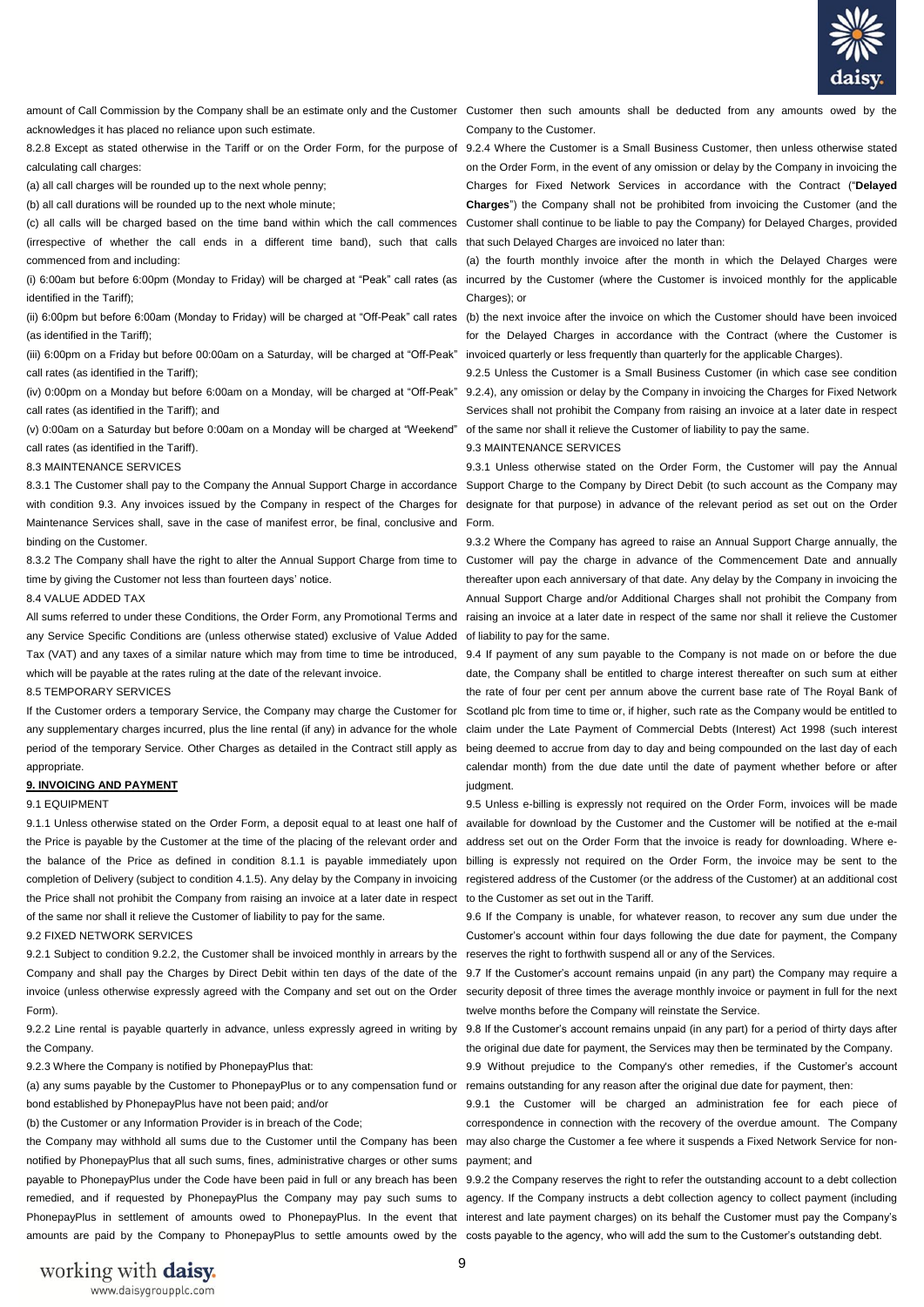

9.10 The Customer will ensure that the name of the account holder is the same as the liability. If the Customer has not managed to procure the necessary consents and the name on the payment details provided.

9.11 If the Customer cancels an active Direct Debit instruction once a Contract has commenced, an additional administration fee will be added to the monthly invoice of £4.95 (or such other amount as may be notified to the Customer by the Company from time to time) until the Direct Debit is reinstated. The Company also reserves the right to charge the Customer a Direct Debit cancellation fee at its then applicable rate.

9.12 The Company may, without notice, withhold any payments due to the Customer under the Contract or any other agreement between the Company or any other member of its Group and the Customer if:

9.12.1 the Company has reason to believe the Customer is in breach of the Contract; 10.8 If the Customer is moving a Site, the Company must be informed as soon as is and/or

purpose; and/or

9.12.3 the Company has received notice from another network operator that payment will be withheld in respect of calls and the Company has satisfied itself on reasonable grounds that such event has occurred. The Customer will not be entitled to any payment of Call Commission in respect of such calls; and/or

9.12.4 the Contract is terminated for any other reason; and/or

become insolvent

9.13 If any sum owed by the Customer to the Company under the Contract or any other contract with the Company is not paid by the due date, the Company may deduct this additional works required to be undertaken by the Company to complete the transfer of sum from any payment or credit due to the Customer under the Contract or any other contract with the Company.

9.14 Payment of all sums due to the Company shall be made without any set-off the Customer is required to inform them that the relevant Service will be discontinued if whatsoever.

9.15 If the Customer intends to dispute any charge on an invoice, the Customer must do so in writing to the Company within fourteen days of the date of the invoice and provide in any event to the agreement of such a contract. the Company with all relevant information in support of the disputed charge. Where the 10.11 If the Customer receives services from an alternative supplier at a new Site the disputed charge(s) amount to:

pay the full amount of the invoice; or

9.15.2 more than five per cent of the total charges listed on the invoice, the Customer must pay the remaining amount of the invoice that is not in dispute.

### **10. SITES**

10.1 To enable the Company to fulfil its obligations under any Contract:

10.1.1 the Customer shall permit or procure permission for the Company and any other person(s) authorised by the Company to have reasonable access to the Customer's Sites, Equipment and any other relevant telephone system and other equipment and shall provide such reasonable assistance as the Company requests.

10.1.2 The Company will normally carry out work by appointment and during Normal Working Hours but may request the Customer to (and the Customer shall) provide access at other times. In the event that the Customer cancels, reschedules or misses any prearranged appointment, it shall be liable to the Company for any costs and expenses otherwise, to the Customer in respect of one incident or series of connected incidents in which the Company incurs as a result of such cancellation, rescheduling and/or missed appointment.

outside Normal Working Hours and the Customer shall pay the Company's reasonable months prior to the date on which the claim or claims arose. charges for complying with such a request.

safety provisions in place at its Sites.

10.4 The Customer shall procure all consents, licences and permissions necessary from 11.3.1 loss of revenue; landlords or other third parties for the carrying out of preparation work, installation of 11.3.2 loss of business; Equipment and for the provision, use and operation of the Equipment and/or Services at 11.3.3 loss of contracts; the Sites (save to the extent the Company has agreed in writing to do it).

10.5 In the event that the Customer is not able to procure the necessary consent to 11.3.5 loss of anticipated savings; provide the Services within ninety days from the Connection Date the Company will be 11.3.6 loss of profits; or able to terminate the Contract forthwith by giving the Customer written notice without any

Company has commenced work the Company may ask the Customer shall, on request by the Company, refund to the Company the cost of all such work (including, without limitation, staff costs and equipment costs) at its then current rates.

10.6 The Customer shall provide the Company with the site and building plans (to include full details of all internal cabling runs) of the Sites and provide the Company with full details of all other services in the vicinity of the proposed works.

10.7 The Customer is responsible for making the Site good after any work undertaken by the Company at a Site, including without limitation replacing and re-siting items and for re-decorating.

9.12.2 the Customer is (or the Company reasonably believes that the Customer is) Customer's Services and Equipment. Unless otherwise requested, the Company, in conducting its business or using a Service illegally or unlawfully (including without addition to moving the Service and Equipment, will also endeavour (but cannot guarantee limitation in breach of the Code or any OFCOM requirements) or for an illegal or unlawful that it will be able, for example where the Customer moves to a different exchange) to reasonably practicable so that suitable arrangements can be made to transfer the retain the Customer's relevant existing telephone number(s). If the Company can transfer the Customer's existing number to the new Site the relevant existing Contract will continue under the same terms and conditions. If the Company cannot transfer the Customer's existing relevant number to the new Site, installation of a new line will be required at the new Site, or if the Customer requires any additional new lines, this will attract new line connection charges and a new Contract.

9.12.5 the Company has reason to believe the Customer is insolvent or is likely to 10.9 If the new installation or moving Site involves the visit of an engineer to facilitate the new installation, the Customer will be responsible for the costs incurred by the Company for the appointment of the engineer together with an administration fee in respect of any the Services and Equipment.

> 10.10 If the Customer moves Sites and leaves the Equipment for the new owner/tenant, the Company is not contacted by the new owner/tenant within seventy two hours for the purpose of entering into a new contract with the Company for such services and subject

9.15.1 less than five per cent of the total charges listed on the invoice, the Customer will such alternative supplier and for any liabilities the Customer may incur for terminating Customer remains responsible for any contractual agreement the Customer has with such agreement.

#### **11. LIMITATION OF LIABILITY**

11.1 Unless otherwise stated in these Conditions (or any relevant Service Specific Conditions) the Company makes no warranty in respect of the supply of Equipment and/or Services and all other warranties which by reason of statute or other direction, regulation or governmental authority may be implied into a contract for the supply of the Equipment and/or Services are hereby excluded to the fullest extent possible, save for, and to the extent of, those warranties which cannot lawfully be excluded. If the Customer is a consumer, this shall be without prejudice to its statutory rights.

10.2 At the Customer's request, the Company may agree (at its sole discretion) to work and Installation Services and/or Services to which the claim or claims relate in the twelve 11.2 Subject to conditions 4.4.8, 11.3 and 11.5, in no circumstances shall the Company's liability, arising under or in connection with this Contract and whether in contract, tort (including without limitation negligence) misrepresentation, breach of statutory duty or any one year, exceed 110% of the Price paid for Equipment and Installation Services and/or the Charges paid for Services (as the case may be) for the relevant Equipment

10.3 The Customer warrants, represents and undertakes that it has adequate health and any event under or in connection with the Contract and whether in contract, tort (including 11.3 Subject to condition 11.5, under no circumstances shall the Company be liable in negligence) misrepresentation, breach of statutory duty or otherwise for any:

- 
- 
- 
- 11.3.4 loss of, damage to or corruption of data;
- 
-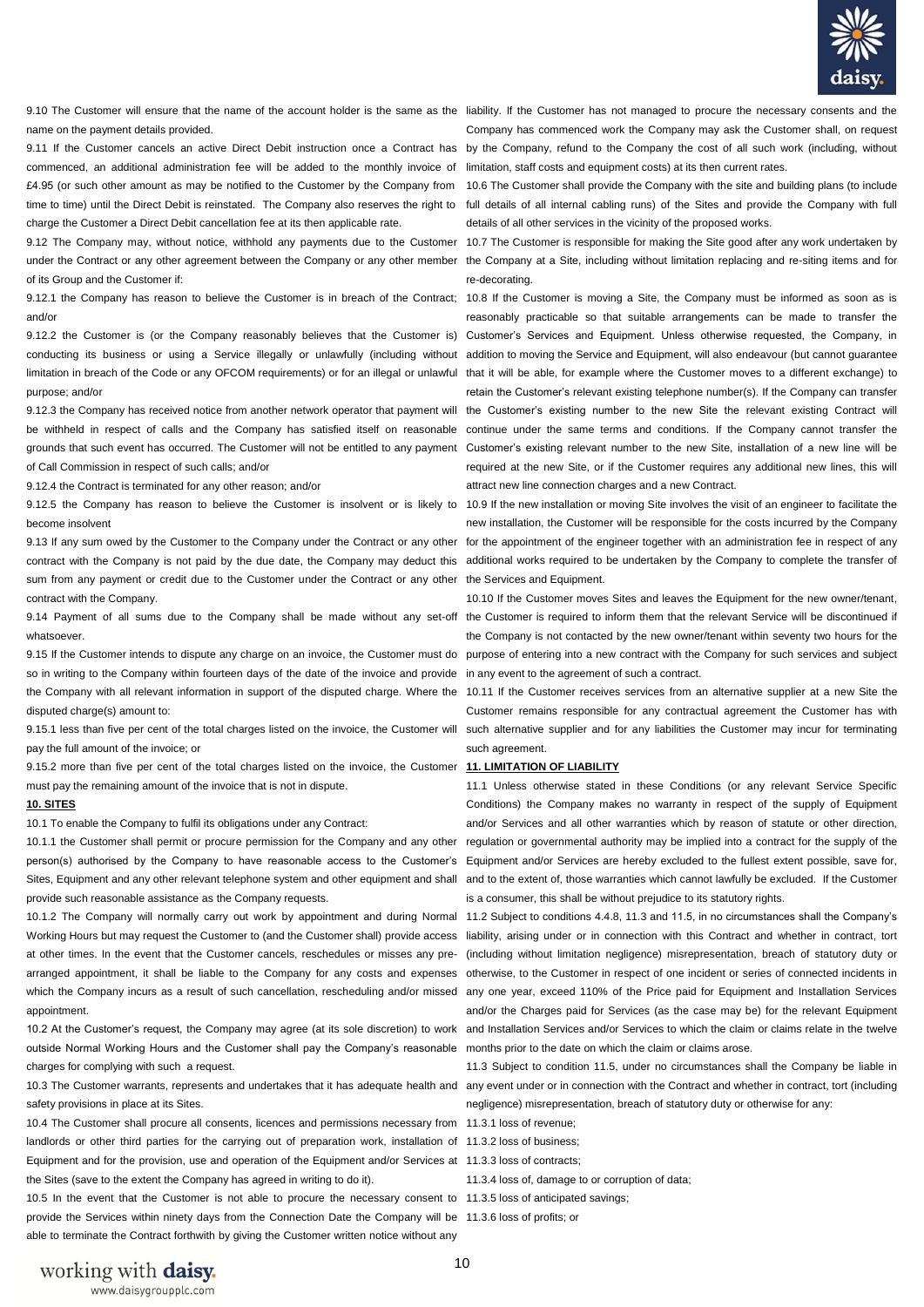

11.3.7 indirect, consequential or special losses; whether or not the Company knew or terminate any and/or all Contracts for Services on the giving of not less than thirty days' ought to have known that such losses or damages might be incurred.

respect of Fixed Network Services supplied by the Company, the failure of any Carrier to Contract. provide network capacity (or any element thereof) to the Company on which it was reliant 13.4 A Contract may be terminated forthwith by either party by notice in writing if the for the purposes of the Contract, any Act Of God, terrorist attacks, inclement weather, accidental damage, vandalism, failure or shortage or power supplies, flood, drought, of Government, highways authorities, or other competent authorities.

11.5 Nothing in these Conditions excludes or restricts either party's liability for:

negligence (while acting in the course of their employment);

11.5.2 any fraud, fraudulent misrepresentation or fraudulent misstatement;

11.5.3 any indemnity given under the Contract; and/or

11.5.4 for anything for which the parties cannot at law limit or exclude their liability.

11.6 The Customer agrees that any cause of action that it may have against the Company and/or any of its Group members (including, its (or their) affiliates, directors, officers, agents, consultants and employees) must commence within two (2) years after the event that a liquidator (other than for the purpose of solvent amalgamation or the cause of action arose, otherwise, the Customer's cause of action is permanently barred.

#### **12. CUSTOMER'S INDEMNITY**

keep indemnified and hold harmless the Company against all costs (including without up order (save as in respect of a solvent reconstruction of such relevant party's group of limitation legal costs and the cost of enforcement (on a full indemnity basis)) liabilities, companies). claims, damages, direct, indirect or consequential losses (including without limitation, 13.6 Where the Customer is a Small Business Customer, the Customer may cancel the pure economic loss, loss of profits, loss of business, depletion of goodwill and like loss provision of Fixed Network Services at any time prior to the commencement of the whether such losses are direct, indirect or consequential losses), expenses and/or provision of those Fixed Network Services, without any form of charge or compensation judgments whatsoever, which it may suffer or incur, and arising from any:

under the Contract and/or any failure to comply with any responsibilities and/or liabilities where it also has a right to suspend the provision of the Services pursuant to condition of the Customer set out in the Contract; and/or

b) injury and/or damage suffered or incurred by or to any of the Company's (or any of its 13.8 The termination or expiry of the Contract shall be without prejudice to any rights or contractor's) employees and/or equipment whilst on the Site.

### **13. TERMINATION AND CONSEQUENCES**

13.1 Subject to conditions 13.3, 13.4 and 13.6 below and without prejudice to any specific termination or expiry of the Contract. termination rights set out elsewhere in these Conditions, the Customer shall not be 13.9 Any implied right to terminate for convenience that the Customer may have under entitled (once an order has been accepted by the Company) to change or cancel an applicable law is hereby expressly excluded. order:

#### 13.1.1 at all in respect of Equipment; or

notice to terminate the relevant Services (which shall take effect in accordance with the attributable to the period before, including or after the date the Contract terminates. applicable conditions), unless otherwise agreed in writing with the Company.

Contract (in whole or in part), the Customer shall indemnify the Company in full against all use the Services ("Software"), the Company will grant the Customer a non-exclusive, loss (including, but not limited to, all losses incurred by the Company as a result of the non-transferable licence to use the Software solely for the term and purposes of the Customer terminating the Contract before the end of the Minimum Term or where the Contract (and to extent necessary to use the relevant Services). If required by the Contract has continued beyond the Minimum Term before the end of the relevant notice Company, the Customer shall sign such end user licence agreement as may be period, which will include a minimum payment to the Company of the amount of the reasonably required by the owner of the copyright in the Software to protect the owner's outstanding line rental charges, any Monthly Minimum Call Spend, Annual Support interest in that Software and for the Customer to be able to use the Software. Charges, contracted call bundles, subscriptions or otherwise that would have been paid 14.2 Except as permitted by applicable law or as expressly permitted under the Contract by the Customer had the Contract continued for the Minimum Term and/or the relevant the Customer shall not de-compile reverse-engineer or modify the Software, or copy the notice period (as the case may be)), costs, damages, charges (including, but not limited relevant manuals or documentation. to, any liability for Fixed Network Services transferred from third parties) and **15. CALL MONITORING**  administration charges (of a minimum of £300 in respect of the termination of the supply The Customer agrees that the Company may monitor and record calls made to or by the by the Company as a result of such changes or cancellation.

13.3 Without prejudice to any other rights of the Company under these Conditions or handling. The Customer undertakes to make its employees and personnel aware of the otherwise, the Company shall be entitled at any time and for any reason whatsoever to rights reserved by the Company under this condition.

11.4 Neither party shall be liable to the other party for any breach of any provision of the of doubt, in the event that the Company terminates a Contract under this condition 13.3, Contract (whether in breach of contract, tort (including but not limited to negligence) the Customer's liability to pay the Charges for Services shall end on the date of misrepresentation, breach of statutory duty or otherwise) caused by any reason outside termination of the relevant Contract and the Customer shall not be liable to pay for the the reasonable control or responsibility of that party including, without limitation, in Charges applicable for the remainder of any Minimum Term applicable in respect of that written notice to the Customer, without further liability to the Customer. For the avoidance

lightning or fire, strike, lock-out, trade dispute or labour disturbance, any act or omission case of breaches which are capable of remedy such party fails to remedy such breach 11.5.1 death or personal injury resulting from that party's negligence or its employee's foregoing, the Company shall be permitted to terminate the Contract forthwith on notice to other party materially breaches its obligations under these Conditions (including without limitation non-payment of charges due) or any Service Specific Conditions and in the within fourteen days of written notice by the other party of what the breach is and requesting that the breach is remedied. Without prejudice to the generality of the the Customer in the event that the Customer is in material breach of any other contract under these Conditions (as in force from time to time) and which breach, if capable of remedy, has not been remedied within fourteen days of written notice by the Company of what the breach is and requesting that the breach is remedied.

12.1 Without prejudice to any other rights of the Company, the Customer shall indemnify, which entitle a court or creditor to appoint a receiver or administrator or to make a winding 13.5 Notwithstanding anything to the contrary expressed or implied in these Conditions, either party (without prejudice to its own rights) may terminate all Contracts forthwith in reconstruction) trustee in bankruptcy, administrator or receiver is appointed in respect of the whole or part of the assets and/or undertaking of the other party or the other party enters into an arrangement or composition with its creditors, or other circumstances arise

being required to be paid to the Company.

a) breach by the Customer of any warranties, undertakings and/or representations given 13.7 The Company shall be entitled to terminate the Contract forthwith in circumstances 5.6.

> liabilities which have accrued prior to such expiry or termination. Any provision of this Contract which expressly or by implication is intended to survive, shall survive the

13.1.2 except for termination in accordance with the conditions relating to the serving of without limit, subscription, rental and/or maintenance charges) whether such sums are 13.10 For the avoidance of doubt, in the event of termination of the Contract for any reason, the Customer shall not be entitled to a refund of any pre-paid sums (including,

#### **14. SOFTWARE**

13.2 Subject to condition 13.6, in the event of any termination by the Customer of the 14.1 Where the Company provides software to the Customer to enable the Customer to

of any or all of the Equipment which is the subject of a Contract) and expenses incurred Company by or to the Customer (and/or any of their employees or personnel), for training purposes, to improve the quality of its customer services and to assist with complaint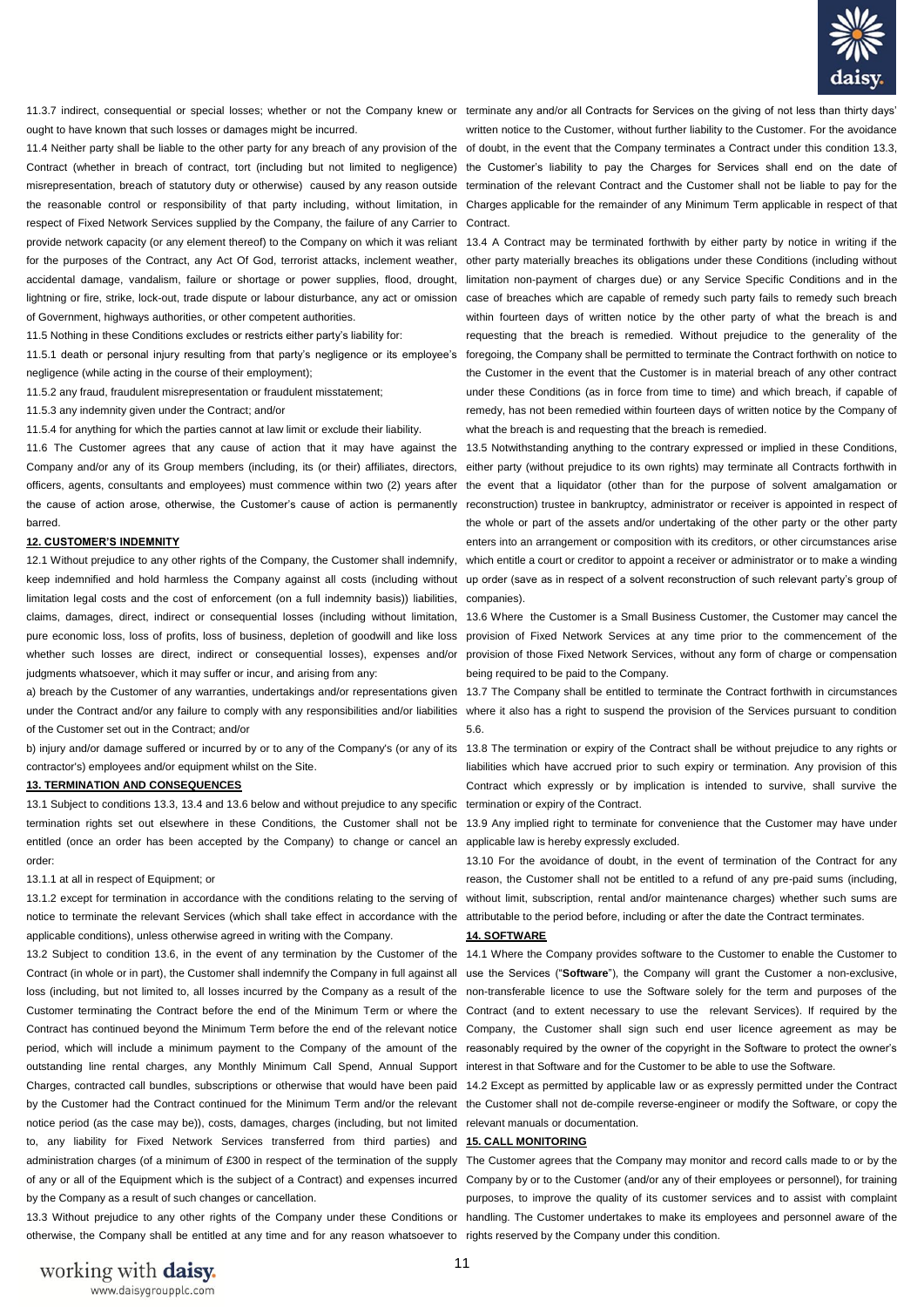

# **16. CONFIDENTIALITY AND USE OF CUSTOMER'S INFORMATION AND DATA FAIR**  material detriment to the Customer; and

**PROCESSING NOTICE** 

16.1 The Company and the Customer will keep in confidence any information of the effect, for all other changes. other; whether written or oral, of a confidential nature obtained under or in connection 17.3 If the Customer wishes to object to any proposed change which is of material with the Contract except to the extent any disclosure is required by law. The Customer detriment to the Customer, the Customer must notify the Company in writing (addressed and the Company will not, without the consent of the other, disclose such information to to Customer Services, Daisy Communications Limited, Daisy House, Lindred Road any person other than:

16.1.1 their employees, contractors or professional advisers who shall require the change, otherwise the Customer will be deemed to have accepted the proposed change. information in order for the Customer or the Company to fulfil its obligations under the For the avoidance of doubt, the service by the Company of any notice in accordance with Contract: or

16.1.2 in the case of the Customer, its users to the extent that they are required to use or that any proposed change is of material detriment to the Customer, nor shall the service access the Service.

16.2 Information shall not be treated as confidential if it is:

16.2.1 lawfully in the public domain; or

the other has taken place; or

16.2.3 obtained from a third person who is entitled to disclose it; or (d) replicated 17.4.1 limit call price caps to the first four hours of calls per day; and/or independently by someone without access or knowledge of the information.

16.3 If the Customer receives a request under the Freedom of Information Act 2000 the Customer's call profile deviate significantly from the Company's standard call profiles which encompasses any information provided to the Customer by the Company in and notify the Customer of the new pricing to apply in respect of the relevant Fixed connection with the Contract the Customer will notify the Company immediately of the Network Services. request and give the Company at ten Business Days to make representations before 17.5 In order to reduce the risk of fraud or for any commercial purpose, the Customer releasing the requested information (save to extent otherwise required by law).

(as defined within the Data Protection Act 1998) and/or confidential information obtained package from the Customer's pricing and tariff should the Customer's call profile deviate from the Customer during or following the completion of the Order Form or as a result of significantly from the Company's standard call profile and over seventy five per cent of the Customer's use of the Equipment or Services and/or arising from or out of the the Customer's bundled minutes be used in any month. provision of the Equipment or Services, for the following purposes:

finance with lessors of the Equipment, liaising with any Carriers who are relevant to the notified by the Company from time to time. provision of the Fixed Network Services, and sharing the data with members of the **18. FRAUD AND SECURITY**  Company's Group);

16.4.2 notifying the Customer of changes to the Service, including (without limitation and personnel and/or users in connection with the Services are kept confidential and are only unless stated otherwise on the Order Form) contacting the Customer regarding potential used by authorised users. The Customer will inform the Company immediately if the and/or actual enhancements to or offers in relation to the Service;

16.4.3 enabling the Company to supply the Service and Equipment to the Customer; and 16.4.4 for invoicing purposes.

16.5 The Company will not pass Personal Data obtained from the Customer to any third without the Company's written consent. parties for marketing purposes but may send the Customer information about the 18.2 The Company reserves the right (at the Company's sole discretion): may be of interest to the Customer, unless the Customer specifically requests in writing Company thinks that there has been or is likely to be a breach of security; and that the Company does not do so on the Order Form.

16.6 If the Customer wishes to have details of the credit reference or the fraud prevention passwords the Customer's uses in connection with the Services. agencies the Company uses to obtain information about the Customer, or receive a copy 18.3 The Customer will inform the Company immediately of any subsequent changes to of the information the Company holds about them, it may do so by submitting a request in the information the Customer supplies to the Company in connection with the Contract. writing for a copy of the information to the Company's Data Controller at Daisy House, 18.4 The Customer accepts and acknowledges that the Services are not guaranteed to Lindred Road Business Park, Nelson, Lancashire, BB9 5SR, stating the Customer's full be secure and the Company does not guarantee the prevention or detection of any name, address, account number and phone number. The Company may charge a unauthorised attempts to access the Services. reasonable administration fee for providing such information.

above) as may be necessary to enable the Company to use such data for the purposes Services. described in this condition 16.

# **CONTRACT**

time and will publish any change in line with condition 17.2.

Conditions online at [www.daisygroupplc.com](http://www.daisygroupplc.com/) (or at such other URL as is notified to the 18.7 Any assistance given by the Company in relation to fraudulent and/or authorised use Customer by the Company from time to time):

17.2.1 at least thirty days before the change is to take effect for changes that may be of endeavours basis only and no liability can be accepted by the Company for any loss

17.2.2 as soon as is reasonably practical in the circumstances prior to the changes taking

Business Park, Nelson, BB9 5SR) within thirty days of publication of the proposed condition 17.2 shall not constitute either acceptance of or an admission by the Company of notice by the Customer under this condition 17.3 constitute or be deemed to constitute evidence that the relevant change is of material detriment to the Customer.

16.2.2 lawfully in the possession of the Customer or the Company before disclosure from commercial purpose, the Customer acknowledges that on capped price call tariffs (if any) 17.4 Without liability to the Customer, in order to reduce the risk of fraud or for any the Company may at its sole discretion on not less than seven days' notice:

17.4.2 remove the relevant call price caps from the Customer's pricing and tariff should

16.4 The Customer acknowledges and agrees that the Company may use Personal Data discretion on not less than seven days' notice remove the relevant bundled minute call acknowledges that on bundled minute call packages (if any) the Company may at its sole

16.4.1 administering the Customer's account (including, without limitation, arranging included within the Services under such additional terms and conditions as may be 17.6 The Company may, if requested by the Customer, provide additional services to be

18.1 The Customer must ensure that user names and passwords used by it and/or its Customer knows or suspects (or ought reasonably to know or suspect) that a user name or password has been disclosed to an unauthorised user or is being used in an unauthorised way. The Customer will not change or attempt to change a user name

Company's (or any member of its Group) own products and services which it considers 18.2.1 to suspend user names and password access to the Services if at any time the

18.2.2 to ask the Customer to (in which case, the Customer shall) change any or all of the

16.7 The Customer warrants, undertakes and agrees that it will grant or procure from its PABX/switch configuration, voice mail security or other feature services enabled, except employees and other personnel such consents to the use of Personal Data (referred to where the Company agrees to be contractually responsible under the Maintenance 18.5 The Customer acknowledges that the Company has no control of a Customer's

17. CHANGES TO THE CONDITIONS, SERVICE SPECIFIC CONDITIONS AND from fraudulent and/or unauthorised use of the Equipment and/or Services by the 17.1 The Company may change the Conditions and/or Service Specific Conditions at any Customer agrees to pay all additional charges related to such fraudulent and/or 17.2 The Company will publish any changes to the Conditions and/or Service Specific that all necessary steps to combat fraudulent and/or unauthorised use have been taken. 18.6 The Company shall not be responsible for call charges or other charges resulting Customer or any third parties (who are not employees of the Company) and the unauthorised use. Customers are therefore urged to verify with their equipment provider

by the Customer or third parties (or the prevention of such use) will be on a reasonable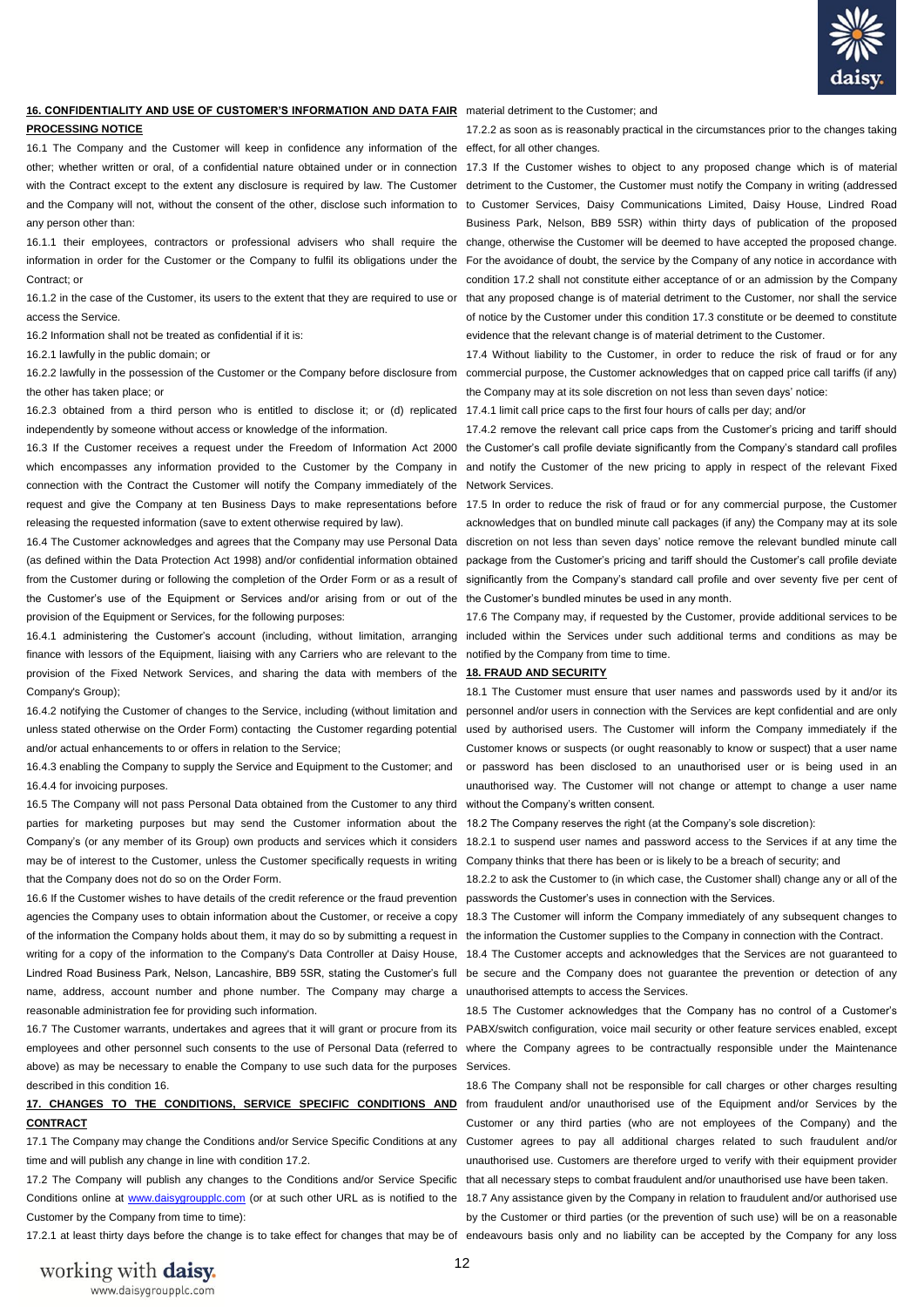

Company's reasonable control (save for any fraud and/or authorised use by an employee **20. GENERAL**  of the Company acting in that capacity).

### **19. ANTI-BRIBERY**

19.1 The Customer shall, and shall procure that its officers, employees, agents and any Customer whether in respect of these Conditions and/or any Service Specific Conditions other persons who perform the services for and on behalf of it in connection with a or otherwise shall in any way affect or prejudice the rights of the Company against the Contract shall:

19.1.1 comply with all applicable Anti-Bribery Laws;

financial or other advantage or commit any corrupt act;

[www.daisygroupplc.com/why-daisy/compliance/](http://www.daisygroupplc.com/why-daisy/compliance/) or at such other URL as is notified to the jurisdiction of the English Courts (including in relation to non-contractual disputes). time to time ("**Relevant Policies**");

policies and procedures, including adequate procedures under the Bribery Act, to ensure Parties) Act 1999 to enforce any term of the Contract. compliance with the Anti-Bribery Laws and the Relevant Policies, and will enforce them 20.4 Any notice, invoice or other document which may be given by either party under the where appropriate:

under Anti-Bribery Laws;

Laws;

associated with it from undertaking such conduct); and

19.1.8 provide the Company and any member of the Company Group (at the Customer's and posted. cost) with such reasonable assistance as it may require from time to time to enable it to 20.6 Any director or representative of the Customer who signs on behalf of the Customer jurisdiction for the purpose of compliance with any Anti-Bribery Laws.

19.2 The Customer shall:

connection with the performance of the Contract by it or by its officers, employees, agents obligations under the Contract. Contract; and

shall provide such supporting evidence of compliance as Company or any member of the effect to any such dealing in such rights and/or obligations. Company's Group may reasonably request.

19.3 The Customer warrants to the Company and all members of the Company's Group cumulative and do not exclude rights provided by law. that it has not, and its officers, employees, agents and any other persons who perform 20.10 The Customer shall not, without the prior written consent of the Company, at any the services for or on behalf of it in connection with the Contract have not breached any time from the date of the Contract to the expiry of six months after the termination or applicable Anti-Bribery Laws; been convicted of any offence involving bribery, corruption, expiry of the Contract (or in the case of multiple Contracts the last Contract to be fraud or dishonesty; offered, promised, given, requested, agreed to receive, received or terminated or expire), actively solicit or entice away from the Company, or actively employ accepted a bribe or financial or other advantage or committed any corrupt act; done or or attempt to employ (save where the relevant person has responded to a general omitted to do any act or thing which constitutes or may constitute an offence under the advertisement by the Customer for the relevant job vacancy), any person who is, or has Anti-Bribery Laws; done or omitted to do any act or thing which caused or may cause any been, engaged as an employee or sub-contractor of the Company in the provision of the person to be in breach of and/or commit an offence under any Anti-Bribery Law; done or Services to the Customer. Any consent given by the Company in accordance with this omitted to do any act or thing which caused or may cause any person to be guilty of an condition 22.9 shall be subject to the Customer paying to the Company a sum equivalent offence under section 7 Bribery Act; or given any financial or other advantage, to twenty per cent of the then current annual remuneration of the Company's employee or inducement or reward to any person in connection with the awarding or continuation in sub-contractor or, if higher, twenty per cent of the annual remuneration to be paid by the force of this Contract.

19.4 The Company and/or any member of the Company's Group may terminate the 20.11 The Company and the Customer agree that the Employment Regulations will not cause to believe that such a breach has occurred or may occur. If the Company or any between the Customer and a Contractor or any other provision of the Services.

sustained by the Customer via fraudulent and/or unauthorised means that are beyond the further remuneration from the Company or any member of the Company's Group.

20.1 Subject to any deemed acceptance by the Customer under condition 8.2.2 and/or condition 17.3, no forbearance or indulgence shown or granted by the Company to the Customer or be regarded as a waiver of any of these Conditions and/or any Service Specific Conditions.

19.1.2 not offer, promise, give, request, agree to receive, receive or accept a bribe or 20.2 The Contract (including in relation to non-contractual matters) shall be governed by 19.1.3 comply with the Company's Ethics and Anti-bribery Policy (available at submits for all purposes of and in connection with the Contract to the exclusive and construed in all respects in accordance with English law and the Customer hereby

Customer by the Company from time to time) as the Company may update them from 20.3 The Contract is made for the benefit of the parties to it and (where applicable) their 19.1.4 have and shall maintain in place throughout the term of all Contracts its own anyone else and no third party shall have any right under the Contracts (Rights of Third successors and permitted assigns and is not intended to benefit, or be enforceable by,

19.1.5 not do or omit to do any act or thing which constitutes or may constitute an offence relevant person, and to the address or fax number, given on the Order Form (or such 19.1.6 not do or omit to do any act or thing which causes or may cause the Company and shall be delivered personally, sent by fax or sent by pre-paid, first-class post or and/or its Group to be in breach of and/or commit an offence under any Anti-Bribery recorded delivery. A notice is deemed to have been received, if delivered personally, at 19.1.7 without prejudice to condition 19.16, not do or omit to do any act or thing which first class post or recorded delivery, 48 hours from the date of posting or if earlier upon causes or may cause the Company or any member of the Company's Group to be guilty receipt and, if deemed receipt under this condition 20.5 is not within Normal Working of an offence under section 7 Bribery Act (or would or may do so if the Company was Hours, at 9.00 am on the first Business Day following delivery. To prove service, it is unable to prove that it had in place adequate procedures designed to prevent persons sufficient to prove that the notice was transmitted by fax, to the fax number of the party Contract shall be in writing (except as provided otherwise) sent for the attention of the other address, fax number or person as the relevant party may notify to the other party) the time of delivery, in the case of fax, at the time of transmission, in the case of pre-paid or, in the case of post, that the envelope containing the notice was properly addressed

perform any activity required by any relevant government or agency in any relevant will be deemed an authorised signatory and thereby the Company shall be entitled to rely on such signatory as binding the Customer to the obligations set out in these Conditions and any relevant Service Specific Conditions in all respects.

19.2.1 promptly report to the Company and any member of the Company's Group any 20.7 The Customer shall not, without the prior written consent of the Company, assign, request or demand for any financial or other advantage of any kind received in transfer, charge, sub-contract or deal in any other manner with all or any of its rights or

or any other person who performs the services for or on behalf of it in connection with the 20.8 The Company may at any time assign, transfer, charge, sub-contract or deal in any 19.2.2 upon request, certify in writing signed by a director of the Customer that the consent of the Customer however, the Customer shall, if the Company requires, execute Customer has complied with all of its obligations under this condition 19. The Customer such deeds and/or documents as may be necessary or required by the Company to give other manner with all or any of its rights or obligations under the Contract without the

20.9 Unless specifically provided otherwise, rights arising under the Contract are

Customer to that employee or sub-contractor.

Contract immediately if the Customer is in breach of any of its obligations under this apply to transfer the employment or engagement of any Employee to the Company in condition 19 or if the Company or any member of the Company's Group has reasonable connection with the Contract or the termination or expiry of all or part of any contract

member of the Company's Group terminates the Contract in accordance with this 20.12 The Customer agrees to indemnify and keep indemnified the Company against all condition 19.4, the Customer shall not be entitled to claim any compensation or any liabilities, losses, actions, proceedings, damages, costs (including legal and employment